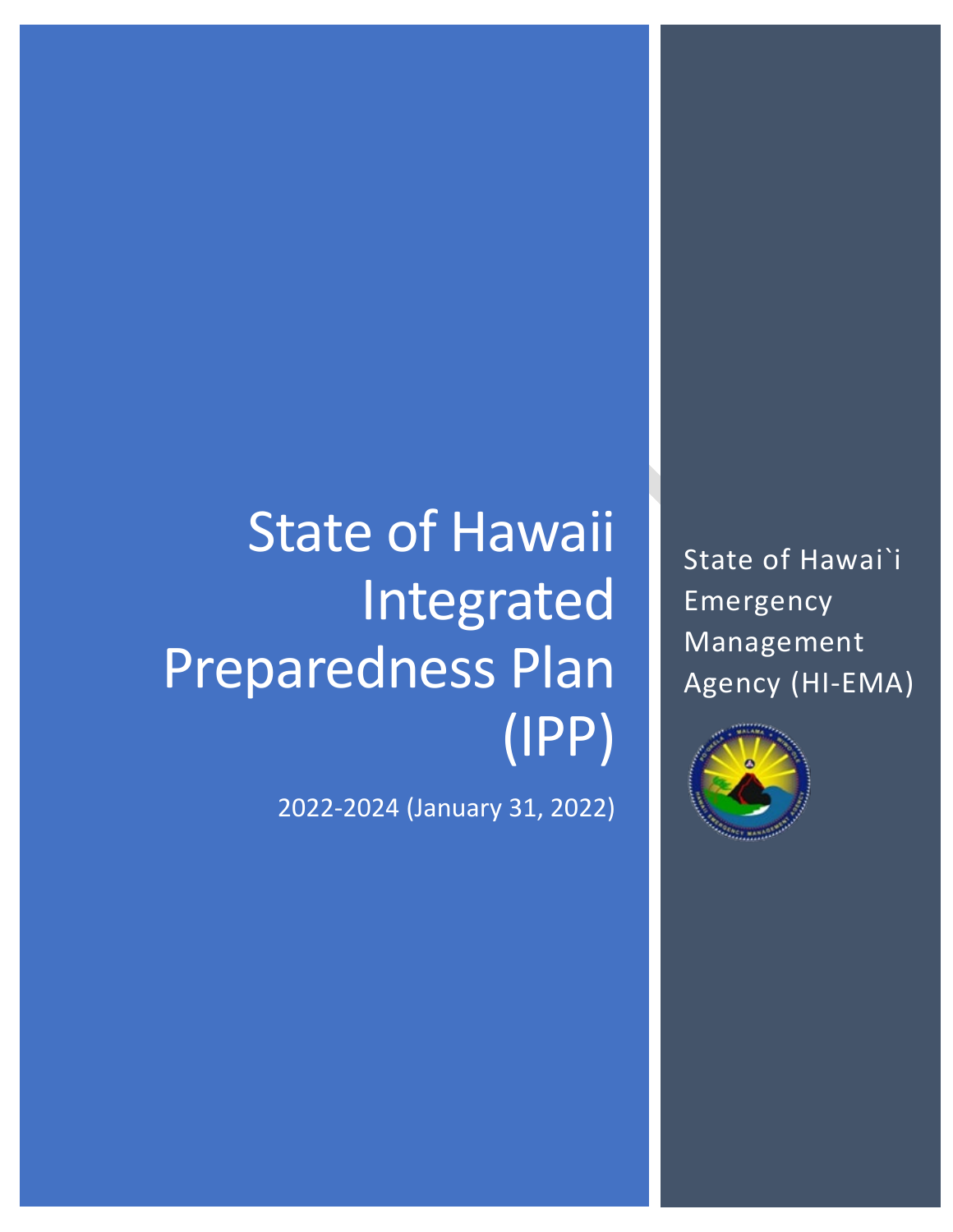<span id="page-1-1"></span>



### <span id="page-1-0"></span>**Record of Changes**

The HI-EMA Operations Branch is responsible for the *HI-EMA Integrated Preparedness Plan* and is authorized to make changes. All updates to the *HI-EMA IPP Plan* will be tracked and recorded in the following table to ensure the most recent version is disseminated and implemented. The *HI-EMA IPP Plan* will be reviewed on an annual basis.

Updates and changes that are administrative in nature may be approved by the Operations Branch Chief. Substantial revisions must be approved by the Administrator of Emergency Management.

| Change<br><b>Number</b> | <b>Date of Change</b> | <b>Section Changed</b> | <b>Summary of Change</b> |
|-------------------------|-----------------------|------------------------|--------------------------|
| $\mathbf{1}$            |                       |                        |                          |
| $\overline{2}$          |                       |                        |                          |
| $\overline{3}$          |                       |                        |                          |
| $\overline{4}$          |                       |                        |                          |
| 5                       |                       |                        |                          |
| $\,$ 6 $\,$             |                       |                        |                          |
| $\overline{7}$          |                       |                        |                          |

 $\mathcal{L}$ 

[David Lopez](https://stateofhawaii.na1.adobesign.com/verifier?tx=CBJCHBCAABAAGGb4f30hV1yVjf-jK9Cyu3x7lsoDCSH3)

**Luke Meyers Constructed Example 2 David Lopez Matthew Wall** 

**Date:** Jan 31, 2022

[\\_\\_\\_\\_\\_\\_\\_\\_\\_\\_\\_\\_\\_\\_\\_\\_\\_\\_\\_](https://stateofhawaii.na1.adobesign.com/verifier?tx=CBJCHBCAABAAGGb4f30hV1yVjf-jK9Cyu3x7lsoDCSH3) \_\_\_\_\_\_\_\_\_\_\_\_\_\_\_\_\_\_\_\_ \_\_\_\_\_\_\_\_\_\_\_\_\_\_\_\_\_\_\_

**HI-EMA Administrator HI-EMA Executive Officer Operations Branch Chief Date: Jan 31, 2022** Lopez<br> **[Matthew Wall](https://stateofhawaii.na1.adobesign.com/verifier?tx=CBJCHBCAABAAGGb4f30hV1yVjf-jK9Cyu3x7lsoDCSH3)**<br> **Signer Matthew Wall**<br> **A Executive Officer**<br>
Jan 31, 2022<br> **Date:** Jan 31,

**Date:** Jan 31, 2022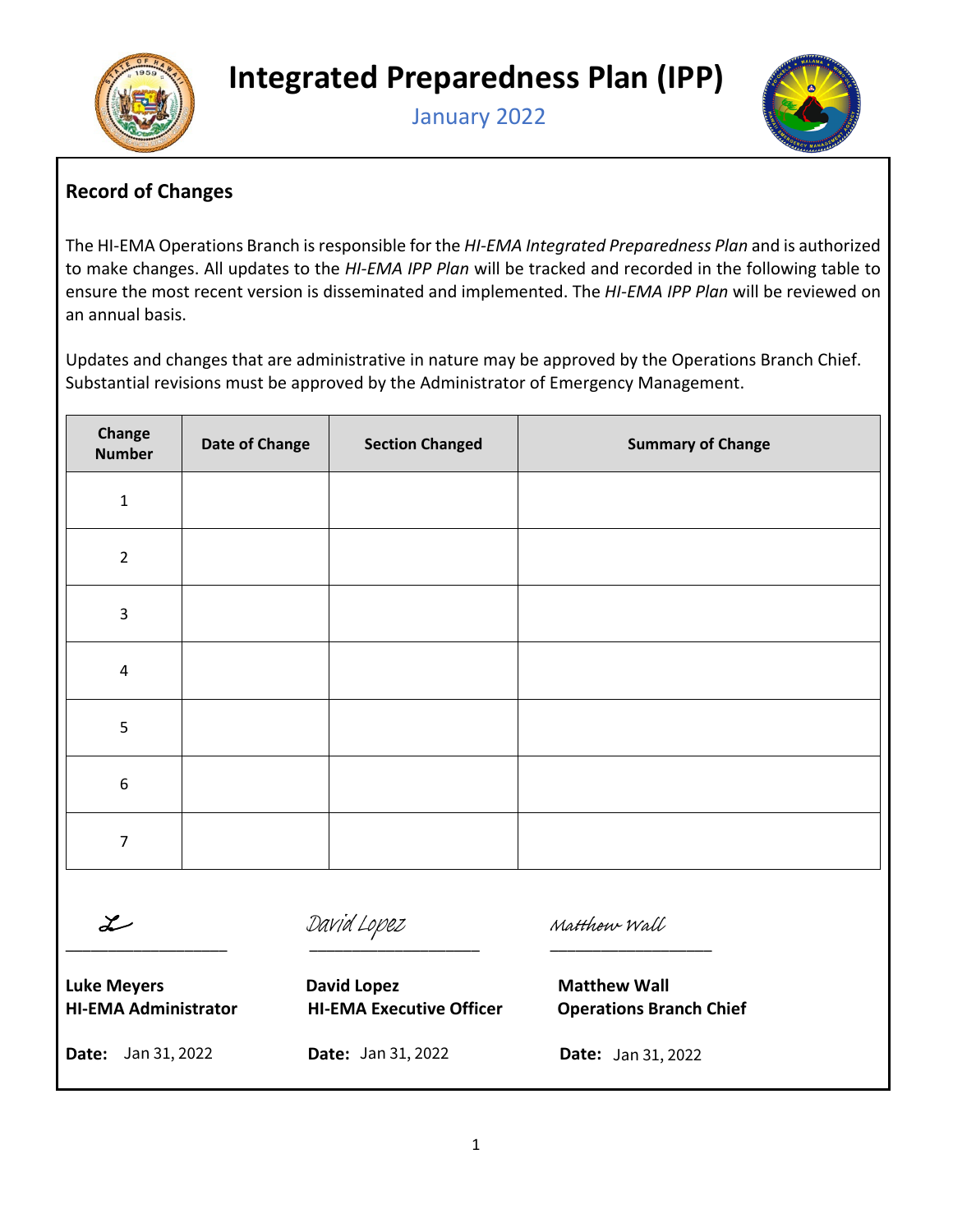

# **Integrated Preparedness Plan (IPP)**

January 2022



### <span id="page-2-0"></span>**Table of Contents**

| a.                                                                                                                      |  |
|-------------------------------------------------------------------------------------------------------------------------|--|
| b.                                                                                                                      |  |
|                                                                                                                         |  |
| b.<br>Priority: Mass Care and Housing – Validate State's ability to effectively manage the evacuation and sheltering of |  |
| hundred thousand survivors. Increase State's capability for long-term housing of the resident population 9              |  |
|                                                                                                                         |  |
| State of Hawaii jurisdictions and State Departments will use the following actions as a part of program reporting       |  |
|                                                                                                                         |  |
|                                                                                                                         |  |
|                                                                                                                         |  |
|                                                                                                                         |  |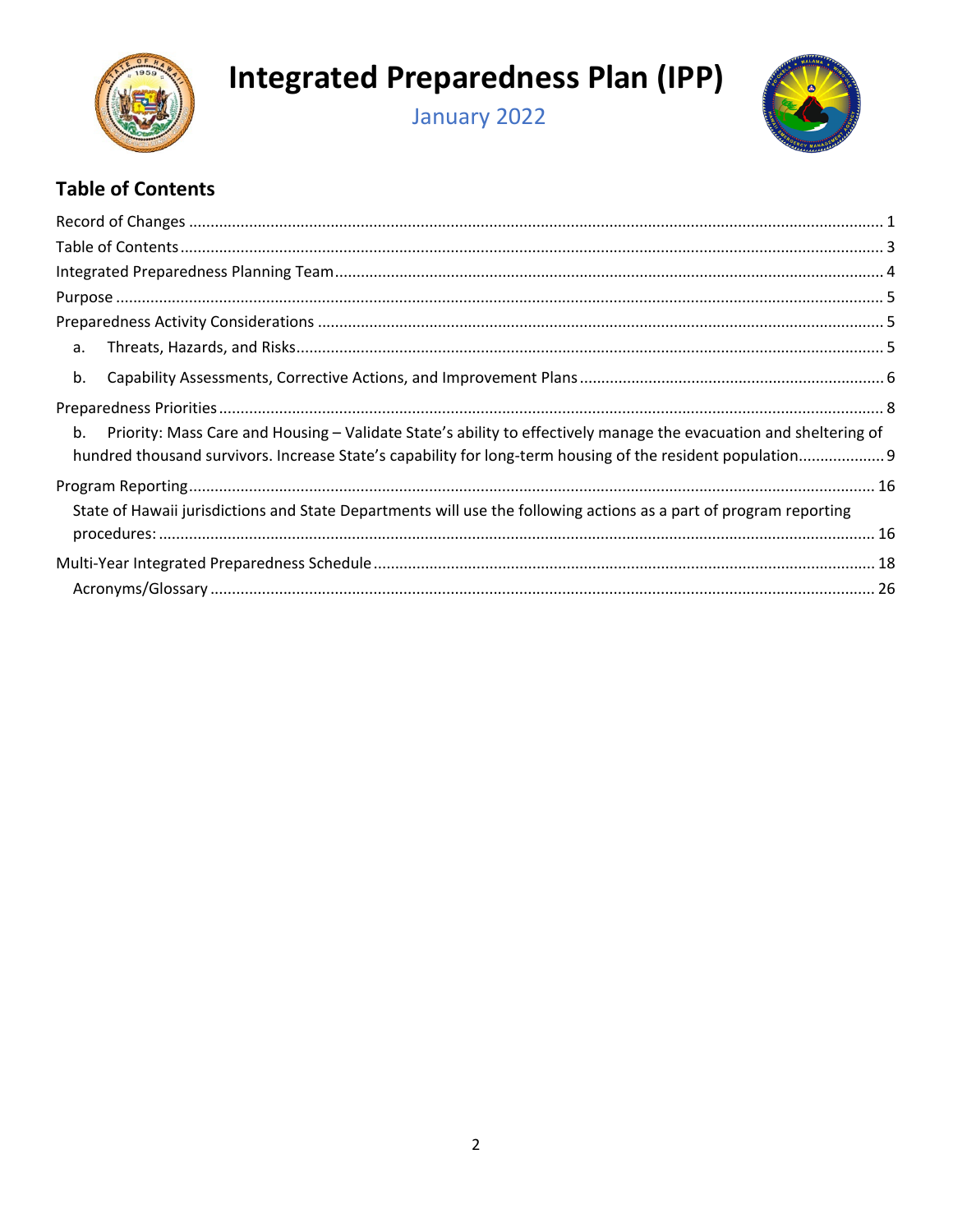**Integrated Preparedness Plan (IPP)**

<span id="page-3-1"></span>

### January 2022



#### <span id="page-3-0"></span>**Integrated Preparedness Planning Team**

#### Operations Branch POC: Same Contract Contract Budget-Finance POC

Matthew Wall **Kari Rachlin** Kari Rachlin Operations Branch Chief Administrative Manager Hawai'i Emergency Management Agency Hawai'i Emergency Management Agency 3949 Diamond Head Road 3949 Diamond Head Road Honolulu, HI 96816 **Honolulu, HI 96816** Honolulu, HI 96816 808-733-4300 x529 (office) 808-733-4300 x800 (office) [matthew.wall@hawaii.gov](mailto:matthew.wall@hawaii.gov) example and the [Kari.k.rachlin@hawaii.gov](mailto:Kari.k.rachlin@hawaii.gov)

Niea Gardner **Jackie Russell Training Officer Planning Section Leader** Planning Section Leader Hawai'i Emergency Management Agency Hawai'i Emergency Management Agency 3949 Diamond Head Road 3949 Diamond Head Road Honolulu, HI 96816 **Honolulu**, HI 96816 808-733-4300 x621 (office) 808-733-4300 x585 (office) [hyniea.l.gardner@hawaii.gov](mailto:shawn.p.grzybowski@hawaii.gov) [jacquelyn.l.russell@hawaii.gov](mailto:jacquelyn.l.russell@hawaii.gov)

Lalo Medina Lorinda Wong-Lau Hawai'i Emergency Management Agency Hawai'i Emergency Management Agency 3949 Diamond Head Road 3949 Diamond Head Road Honolulu, HI 96816 **Honolulu**, HI 96816 808-733-4300 x523 (office) 808-733-4300 x801 (office) [eulalio.medina@hawaii.gov](mailto:eulalio.medina@hawaii.gov) [lorinda.g.wonglau@hawaii.gov](mailto:lorinda.g.wonglau@hawaii.gov)

#### Homeland Security-Funded Training POC:

Frank Pace – Jimmie Collins Administrator – Planning & Ops Branch Office of Homeland Security 3949 Diamond Head Road Honolulu, HI 9681 808-369-3570 [frank.j.pace@hawaii.gov](mailto:frank.j.pace@hawaii.gov)

#### Training POC: Planning POC:

#### Exercise POC: **Recovery-Mitigation-Hazard Analysis POC:** Recovery-Mitigation-Hazard Analysis POC:

Resilience Branch Chief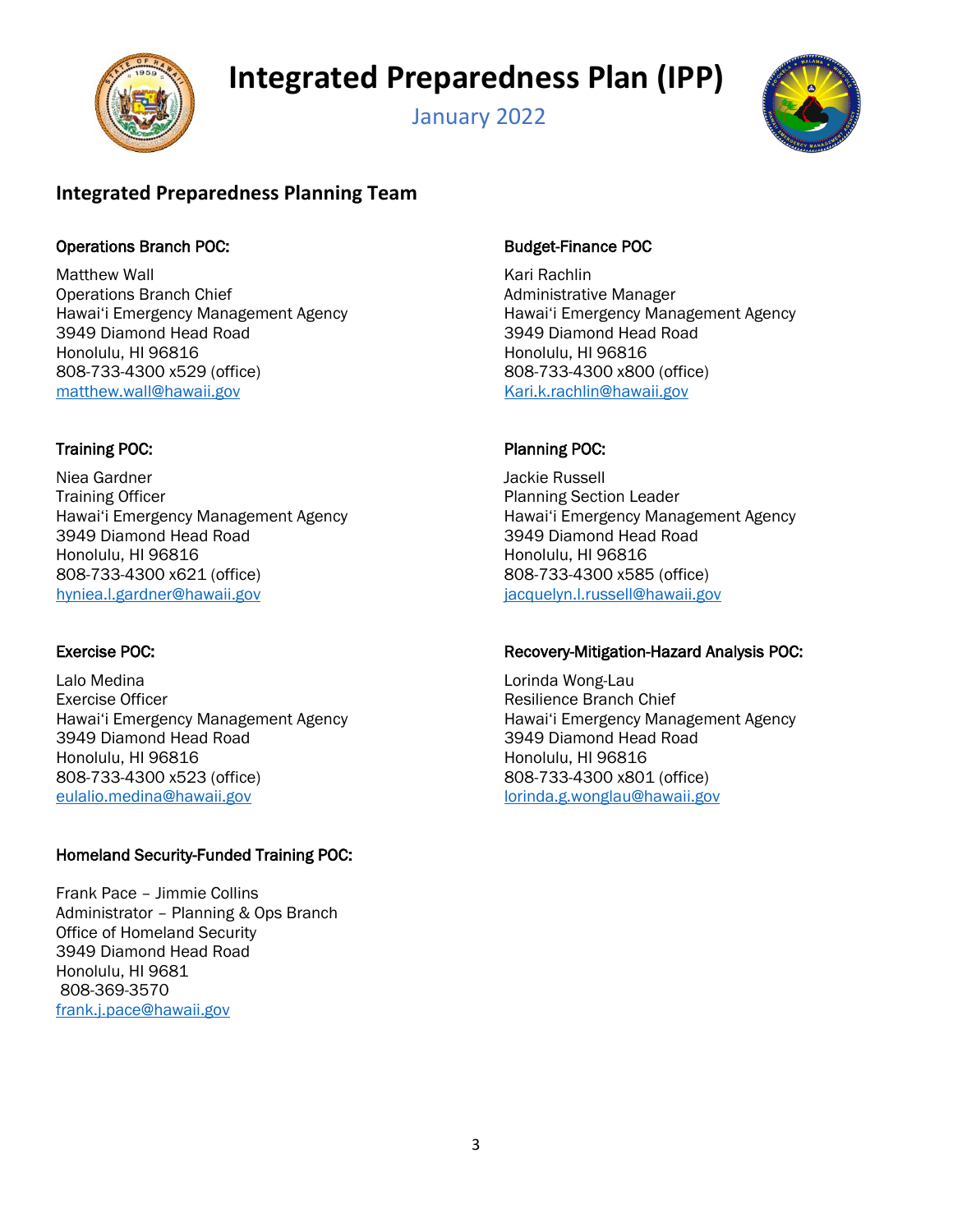<span id="page-4-3"></span>



#### <span id="page-4-0"></span>**Purpose**

The State of Hawaii Integrated Preparedness Plan (IPP) contains preparedness priorities, outlining steps designed to build and sustain capabilities while tailoring them to our counties' unique needs. As part of the state's emergency management performance grant (EMPG) requirements, the document provides our counties-community with direction, accountability, and coordination. The document's priorities encompass goals and objectives that rest primarily with the counties and state partners but include collaborative steps that recognize our shared responsibility to prepare, protect, support, and assist state and local governments, and the whole community.

The State of Hawaii Emergency Management (HI-EMA) administers the IPP. All State counties, departments, and corresponding jurisdiction government offices follow the IPP. Private sector and volunteer organizations operating within state participated in the Integrated Preparedness Planning Workshop (IPPW) and contributed to the IPP.

This IPP lays out State of Hawaii's threats, hazards, and risks along with other internal and external factors which influence the preparedness priorities for calendar year (CY) 2022-2024. The preparedness priorities, corresponding capabilities, and rationale are included in the IPP with multi-year calendars outlining all preparedness activities.

The State of Hawaii IPP is designed to be a living document that will be updated and refined annually or as needed to inform the continuous improvement of our counties' ability to build, sustain, and deliver capabilities.

#### <span id="page-4-1"></span>**Preparedness Activity Considerations**

The State of Hawaii Integrated Preparedness Plan (IPP) is a foundational document to guide successful preparedness activities related to the State's capabilities for responding to, recovering from, and mitigating the effects of the threats, hazards, and risks deemed the most applicable to the area. The IPP establishes priorities and goals that will guide the state efforts to build, improve, and sustain capabilities across a broad range of mission areas.

#### <span id="page-4-2"></span>**a. Threats, Hazards, and Risks**

The State of Hawaii utilize the Provide Threat and Hazard Identification and Risk Assessment (THIRA) process to identify the most likely hazards that may affect the State of Hawaii, and the communities within the state. These are by no means the only possible incidents that could occur in the state. The Hawaii Emergency Management Agency (HI-EMA) conducts annual briefings with all state, county, and state departments employees on the potential hazards and vulnerable areas of the communities within the state. Modifications are made to the THIRA based on a continued assessment of risks statewide. Some hazardous events occur on an almost annual basis; others may not occur within a lifetime. Additionally, not every hazardous event occurs with notable damage or loss of life. For this reason, hazards are assessed by comparing the experienced frequency of the event versus the potential impact that may result. Planning begins with incidents that are expected to challenge current State capabilities the most, while also taking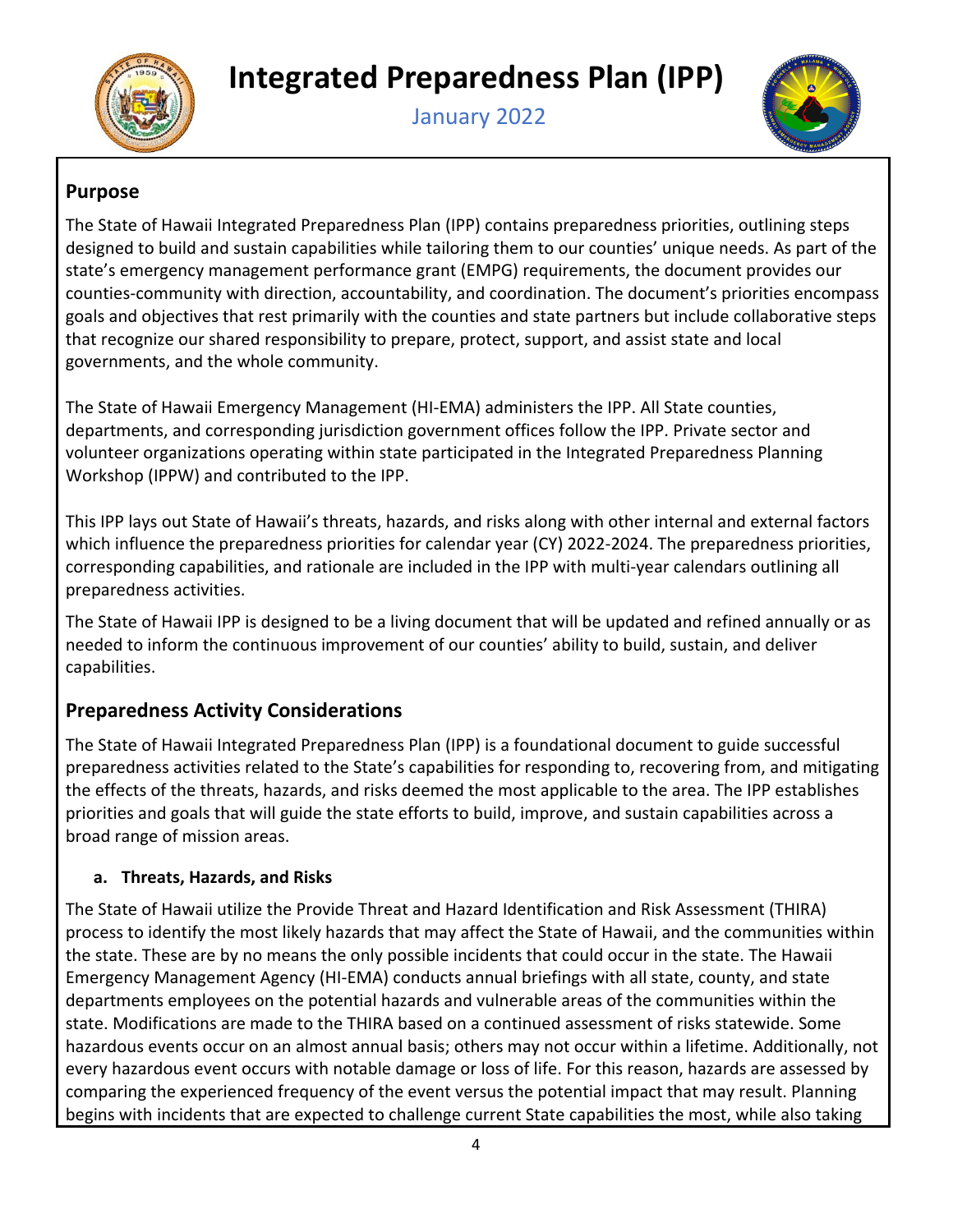<span id="page-5-1"></span>

## **Integrated Preparedness Plan (IPP)**

January 2022



into account those that occur often and have potentially high impacts on life and property, followed by those with more moderate probabilities or moderate impacts.

#### <span id="page-5-0"></span>**b. Capability Assessments, Corrective Actions, and Improvement Plans**

Utilizing the 2020-2021 THIRA results, the State of Hawaii then performed a capabilities assessment to assess current capabilities against THIRA targets. Results from the SPR identified key gaps for the following capabilities:

- Planning, Operational Coordination, Public Information and Warning, Critical Transportation, Logistics and Supply Chain Management,
- Cybersecurity, Supply Chain Integrity and Security, Interdiction and Disruption, Intelligence and Information Sharing, Forensics and Attribution, Fatality Management Services, Fire Management and Suppression,
- Mass Care Services, Environmental Response/Health and Safety, Mass Search and Rescue Operations, Public Health, Healthcare, and Emergency Medical, Infrastructure Systems, Economic Recovery, Health and Social Services, and Housing.

During the 2020-2021 COVID-19 Pandemic Incident and 2020 Tropical Cyclone (TC) Douglas After-Action Review (AAR) it was identified that the following State of Hawaii capabilities related to these two (2) incidents were inadequate:

- Planning
- Mass Care Services
- Logistics and Supply Chain Management
- Public Health, Healthcare, and Emergency Medical
- Public Information and Warning

Throughout the response, a variety of opportunities for improvement were identified and were listed in the Improvement Plan matrix. Opportunities for improvement included:

- Many State Emergency Support Functions (SESFs) stated that they needed more staff and back up staff for emergency response.
- TC Douglas revealed the planning gaps at the state and county level (e.g., emergency shelter for homeless, preparing non-congregate shelters, staging areas, power restoration priorities, etc.).
- Some SESFs complained that there were too many meetings with the same people so there's an opportunity to streamline the meetings.
- Corrective actions learned from these recent storms need to be implemented to improve future emergency response operations

As such, an Improvement Plan from COVID-19 Pandemic Incident and Tropical Cyclone Douglas was developed and corrective actions were identified, assigned, and implemented across all elements of the Integrated Preparedness Cycle. The State/local hazard mitigation plans are in the process to be updated, and changes will require validation during this IPP Multi-Year time period.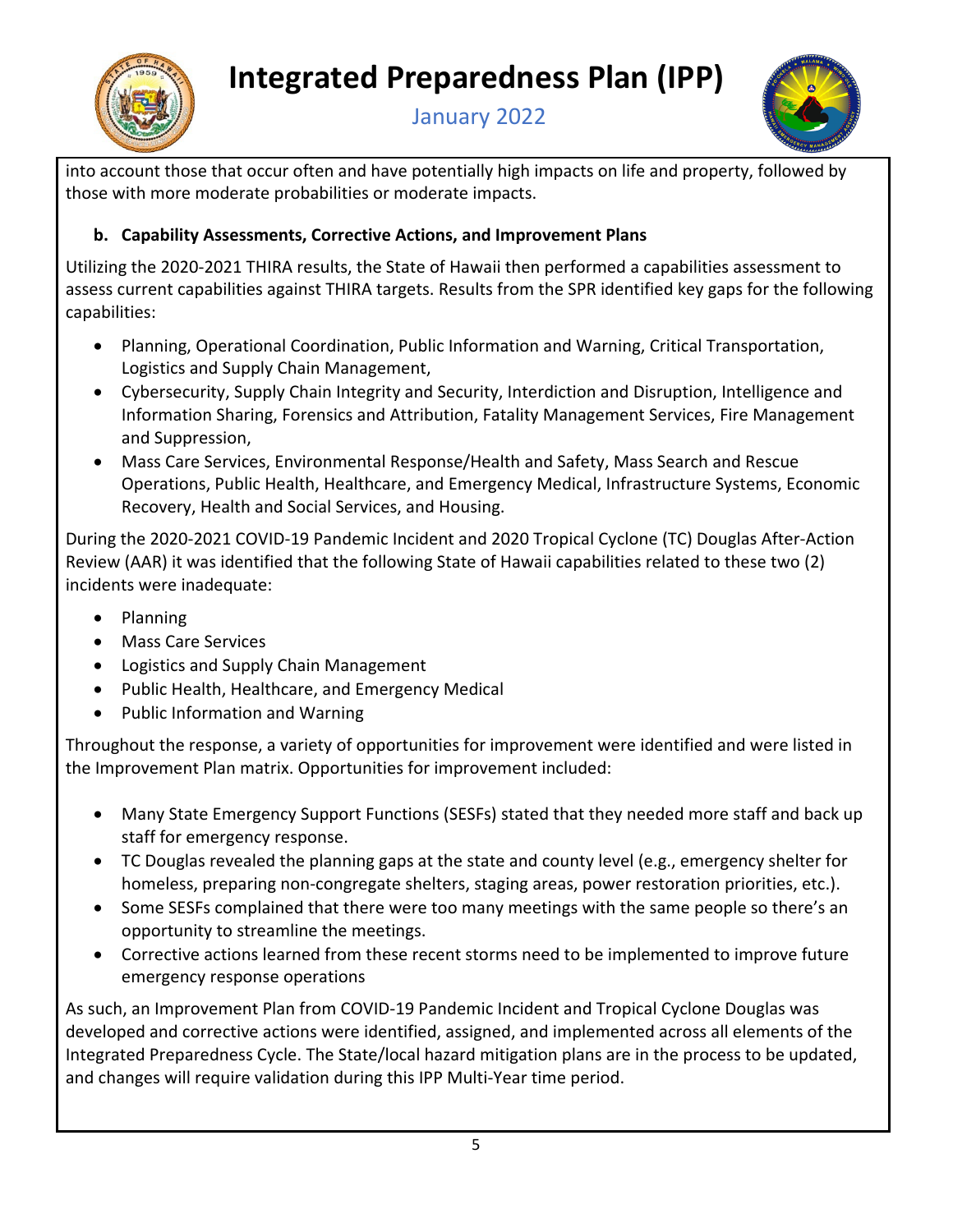



#### **c. External Sources and Requirements**

Another partner the Hawaii Office of Homeland Security (OHS), under the State of Hawaii, Department of Defense, is the which is a recipient of grants under the State Homeland Security Grant Program (SHSP)/Urban Area Security Initiative (UASI), current requirements include # priority areas:

- Cybersecurity
- Physical Protective Measures
- Risk Management for Protection Programs and Activities

#### **d. Accreditation Standards and Regulations**

The HI-EMA has decided to initiate this multi-year cycle to prepare for Emergency Management Accreditation Program (EMAP) accreditation process starting 2021-2022.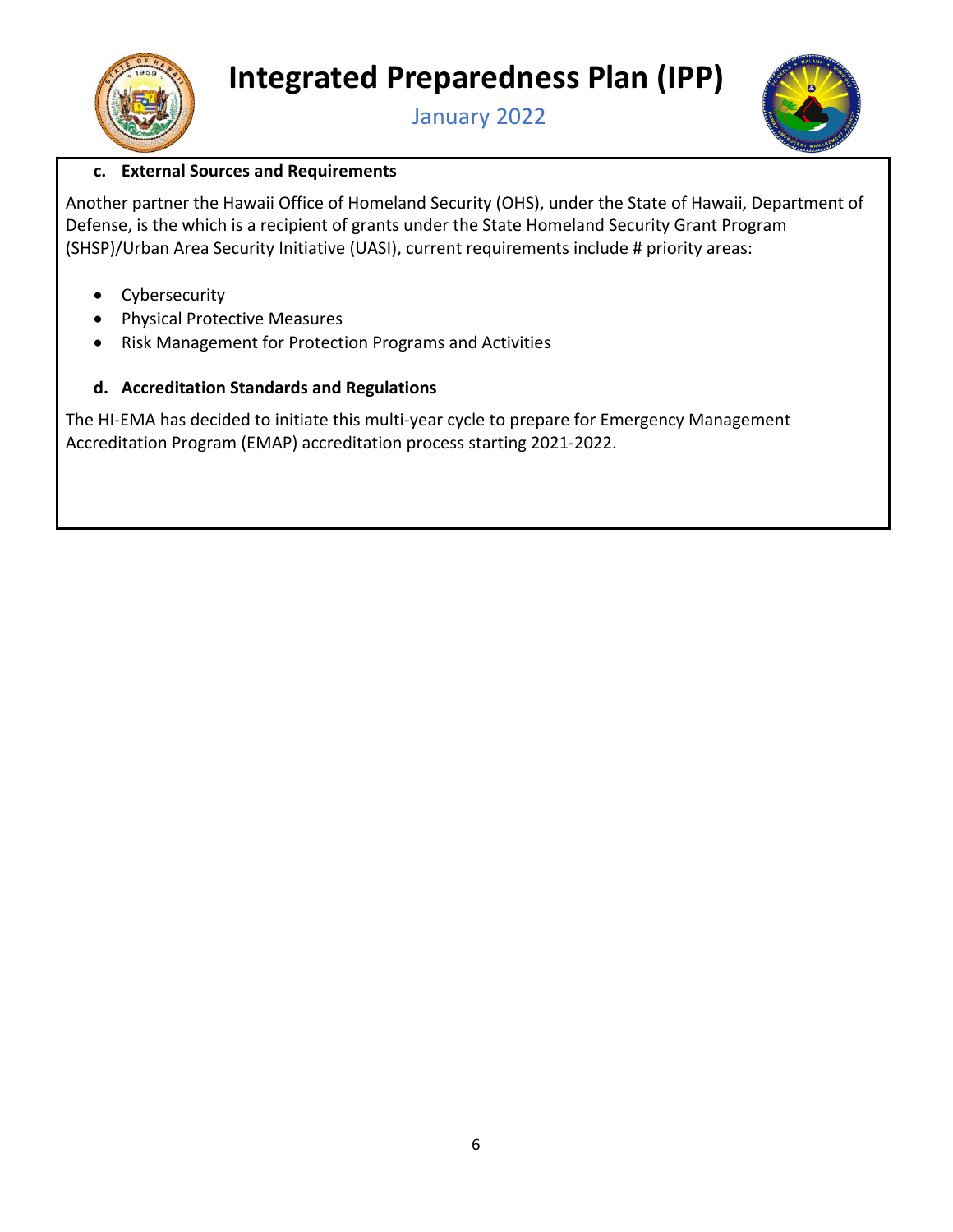<span id="page-7-1"></span>



### <span id="page-7-0"></span>**Preparedness Priorities**

Based on the above-mentioned considerations, the HI-EMA IPPW participants determined the following five priorities will be the focus for the multi-year cycle of preparedness for CY 2022-2024:

#### **State of Hawaii CY 2022-2024 Preparedness Priorities**

- *Logistics and Supply Chain Management* Increase State's capability to provide food/water of the displaced resident and visitor population.
- *Mass Care and Housing* Validate State's ability to effectively manage the evacuation and sheltering of 70,000 survivors. Increase State's capability for long-term housing of the resident population.
- *Planning/Operational Coordination* Validate Update State's emergency operations plans that define the roles and responsibilities of partners organizations involved in incident management.
- *Cybersecurity* Increase the State of Hawaii's ability to prevent, protect, respond to, and mitigate the effects of a significant cyber incident impacting critical infrastructure.
- *Physical Protective Measures* Increase the State of Hawaii's ability to prevent and protect critical infrastructure from significant threats and hazards and mitigate vulnerabilities impacting critical infrastructure.
- *Risk Management for Protection Programs and Activities* Increase the State of Hawaii's ability to prevent and protect critical infrastructure from significant physical or cyber threats and hazards and mitigate vulnerabilities impacting critical infrastructure.

#### **a. Priority: Logistics and Supply Chain Management – Increase State's capability to provide food/water of the displaced resident and visitor population.**

A hurricane will most challenge the state's ability to mobilize life-sustaining commodities due to the large number of people affected and impacts to the supply chain and major transportation networks, which will constrain available commodities and the ability to deliver them*.*

#### **Corresponding Capabilities:**

- Supply Chain Integrity and Security
- Mass Care Services
- Housing
- Critical Transportation

#### **Rationale:**

The Stakeholder Preparedness Review (SPR) identified gaps within the state's current Logistics and Supply Chain Management capabilities. The working assumption that the state can provide food and water for a large portion of the affected population needs to further consider information around resources on-hand, additional impacts related to port closures, and pre-impact supply numbers in each county.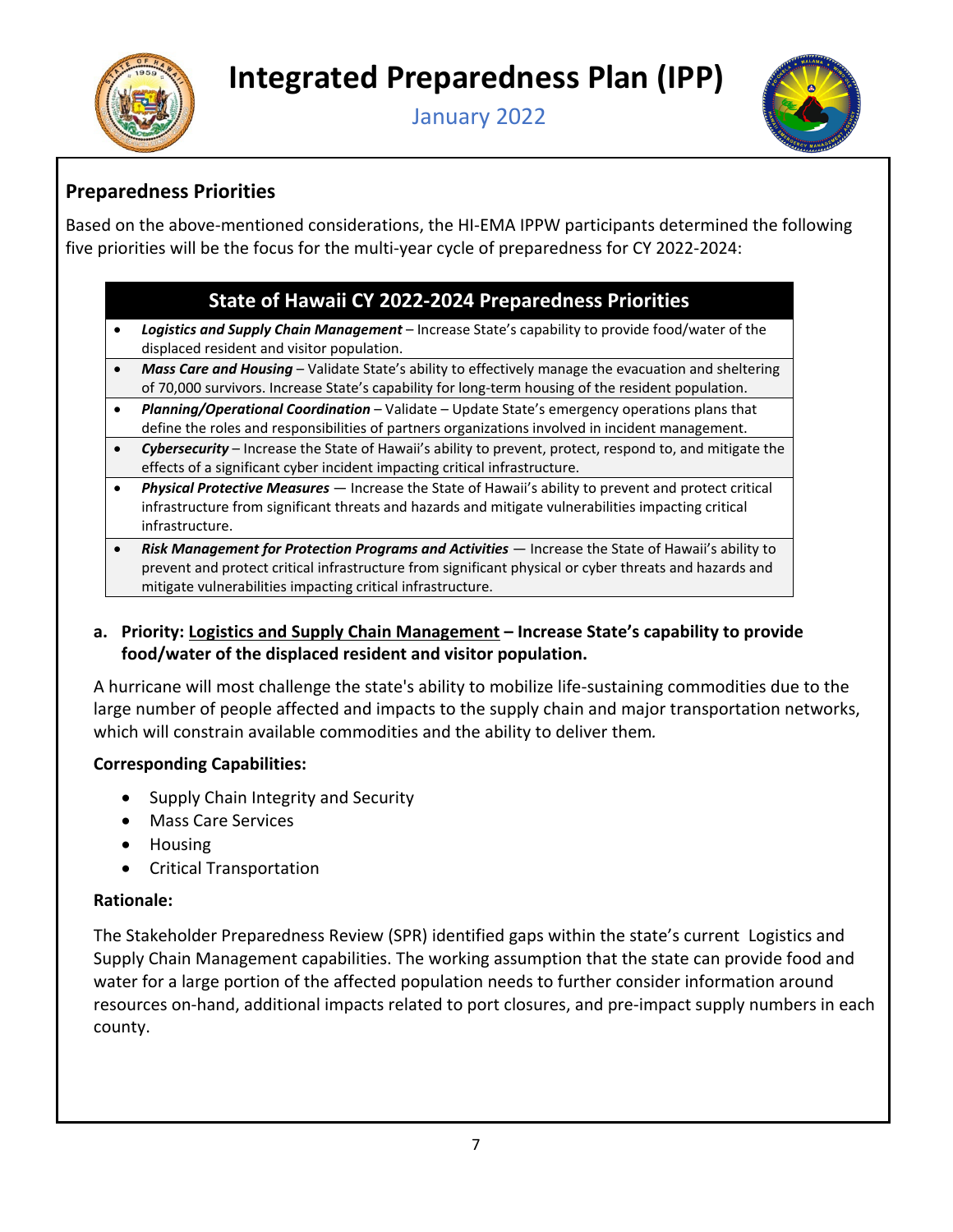<span id="page-8-1"></span>



#### **Planning Factors:**

- The State submitted an updated Distribution Management Plan (DMP) on September 30, 2021.
- The State passed with Tier 2 FEMA Region IX Logistics Branch DMP Evaluation Assessment on October 21, 2021.
- Develop the SESF #7 Logistics and Resource Support Annex. Initiate a joint planning effort with counties to develop and/or refine points of distribution plans.

#### **Organization and Equipment Factors:**

• The number of personnel resources needed to execute these activities is not well understood and the workforce currently identified to support is inadequate. Key organizations with lead and support duties for these activities will be determined through planned After-Action Review and Tabletop Exercise (see Exercises) to address these gaps.

There is a need for a clearer and more accurate management plan that includes resource identification and resource inventory to support pre-incident distribution planning and placement. **Supporting Training Courses:** 

- IS-26 Guide to Points of Distribution
- IS-27 Orientation to FEMA Logistics

#### **Supporting Exercises:**

- Makani Pahili 2022 Logistics Distribution Management After-Action Review / Tabletop Exercise
- Points of Distribution (POD) Exercises
- TBD
- <span id="page-8-0"></span>**b. Priority: Mass Care and Housing – Validate State's ability to effectively manage the evacuation and sheltering of hundred thousand survivors. Increase State's capability for long-term housing of the resident population.**

The destructive impacts of a major hurricane in addition to the pre-existing housing shortage in the state, will create a demand for temporary housing. Due to an inability to temporarily relocate individuals to neighboring jurisdictions, the state will be challenged with quickly identifying and deploying temporary housing solutions or evacuating people out of state. The increased demand for shelter support is complicated by the lack of existing structures in the state that meet building codes for hurricane safety/support.

#### **Corresponding Capabilities:**

- Supply Chain Integrity and Security
- Logistics and Supply Chain Management
- Public Information and Warning
- Critical Transportation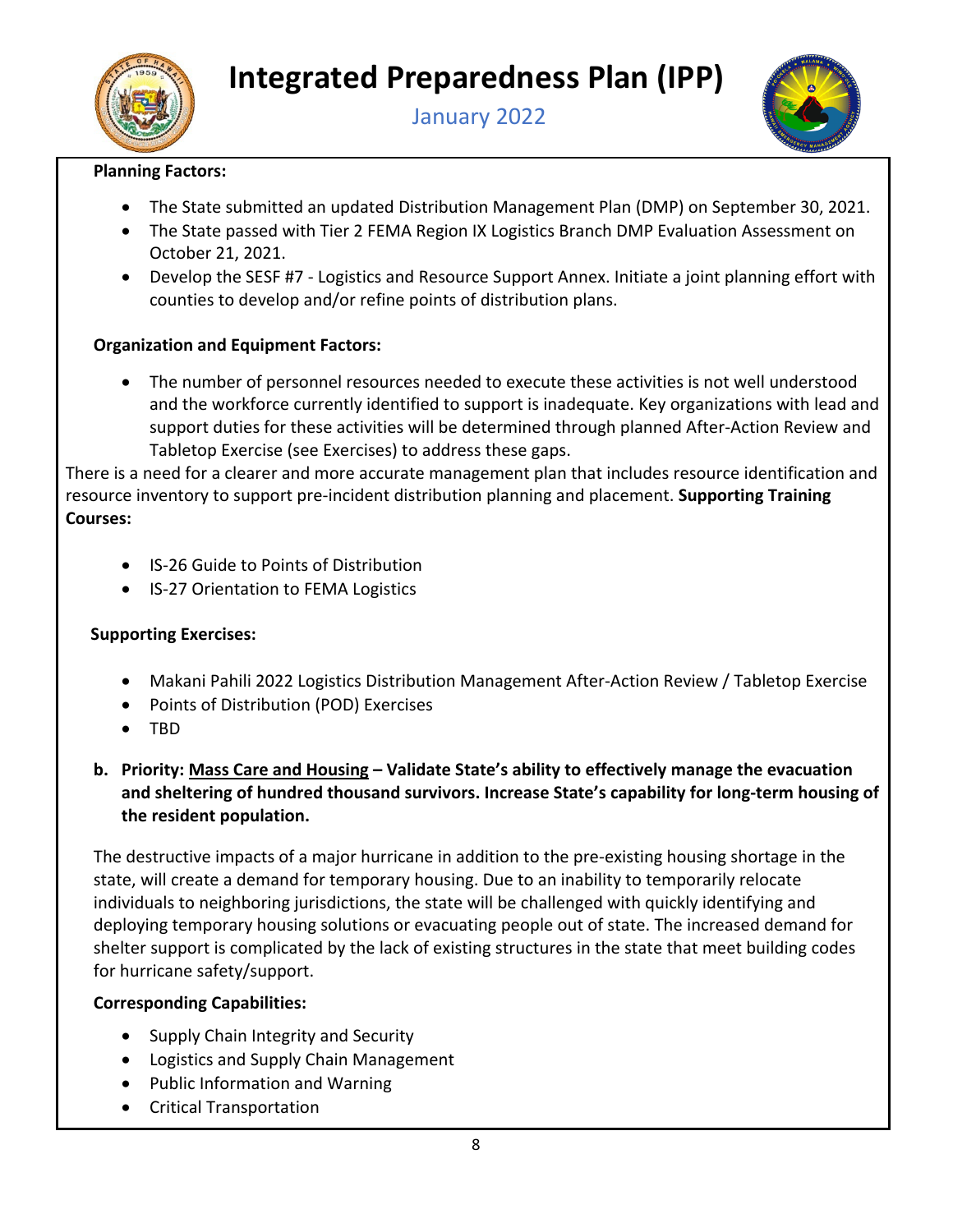



#### **Rationale:**

The Stakeholder Preparedness Review (SPR) identified gaps related to Mass Care Services and Housing capabilities in the state. There are less on-hand resources available for widespread distribution than previously assumed. The real-time incident of Tropical Cyclone (TC) Douglas in July 2020 revealed that the state would have encountered food shortages at its largest shelter if TC Douglas had lasted longer.

#### **Planning Factors:**

- State Emergency Operations Plan SESF-6 Annex Draft; Plan review and finalization during CY2022 based on SESF-6 Planning Team guidance and After-Action Reports.
- State Post-Disaster Housing Plan Draft; plan review, finalization, and validation during April 6, 2022 workshop and tabletop exercise.

#### **Organization and Equipment Factors:**

- Agencies that will be required to support temporary housing are not identified or aware of their roles. Agency roles and responsibilities will be determined through planned workshops and tabletop exercises.
- There is insufficient safe evacuation shelter space statewide. Finalization of the GIS database will assist with identifying and prioritizing gap areas. The state and counties will develop a standard resource list for shelter operations.

#### **Supporting Training Courses:**

- IS-0405: Overview of Mass Care/Emergency Assistance
- IS-0368: Including People with Disabilities and Others with Access and Functional Needs in Disaster Operations
- G 418 Mass Care/Emergency Assistance Planning and Operations
- Medical Reserve Corps (MRC) Trainings
- Cardiopulmonary Resuscitation (CPR) Trainings

#### **Supporting Exercises:**

- Post-Disaster Housing Workshop Tabletop Exercise
- Mass Care Shelter Seminar Orientation
- Mass Care Shelter Workshops Tabletop Exercise
- **c. Priority: Planning/Operational Coordination – Validate Update State's emergency operations plans that define the roles and responsibilities of partners organizations involved in incident management.**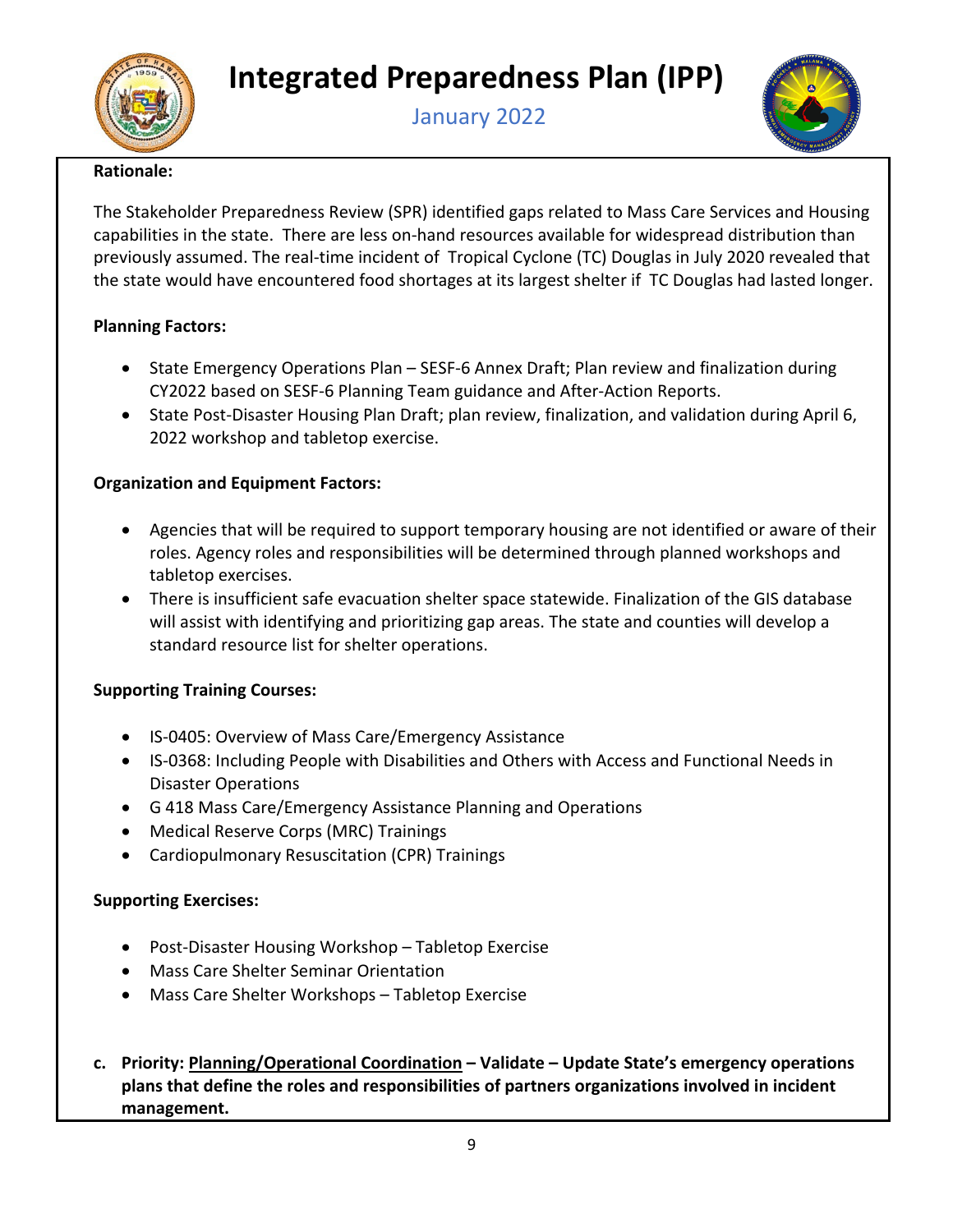



Based on previous and recent incidents such as COVID-19 Pandemic, Tropical Cyclone Douglas, and Severe Storms / Flooding / Landslides After-Action Reports, it was found that Departmental Emergency Operations Plans (DEOP), Continuity of Operations Plans (COOPs) and other State EOP Annexes were not developed and/or maintained for more than five years. The Administrative Directive requires all state agencies to maintain a DEOP and a COOP. While departments have made progress in developing EOPs, continuity planning remains a major gap.

#### **Corresponding Capabilities:**

- Planning, Operational Coordination
- Operational Communications

#### **Rationale:**

During the Stakeholder Preparedness Review (SPR) it was identified that the majority of state agencies do not have current Continuity of Operations Plans (COOPs). County Emergency Operations Plans (EOPs) have not been routinely updated. Existing plans across all jurisdictions needs to be updated and validated with trainings and exercises, including county level EOPs/Comprehensive Emergency Management Plan (CEMP) and the State COOP.

#### **Planning Factors:**

- Review outdated plans at state, department and county levels, and update.
- Review existing Memorandums of Understanding (MOUs)/Memorandums of Agreement (MOAs), execute new MOUs/MOAs across all jurisdictions to enhance regional collaboration and foster a culture of whole community preparedness.
- The SEOC would need to undergo extensive vertical and horizontal expansion, which is prohibited by State Historical Preservation Office regulations. Plan must be drafted and executed to design, build, and fund a new facility.

#### **Organization and Equipment Factors:**

- Continue to build the professional competencies of staff within HI-EMA and its partnering agencies. Train all staff on continuity roles and responsibilities.
- Continue to utilize existing staff and contractor support.
- Continue to maintain existing equipment and attempt to remain current with new technologies, upgrade Polycom Software to ensure operability.

#### **Supporting Training Courses:**

• The state plans to sponsor training on the development of COOP within the next two years.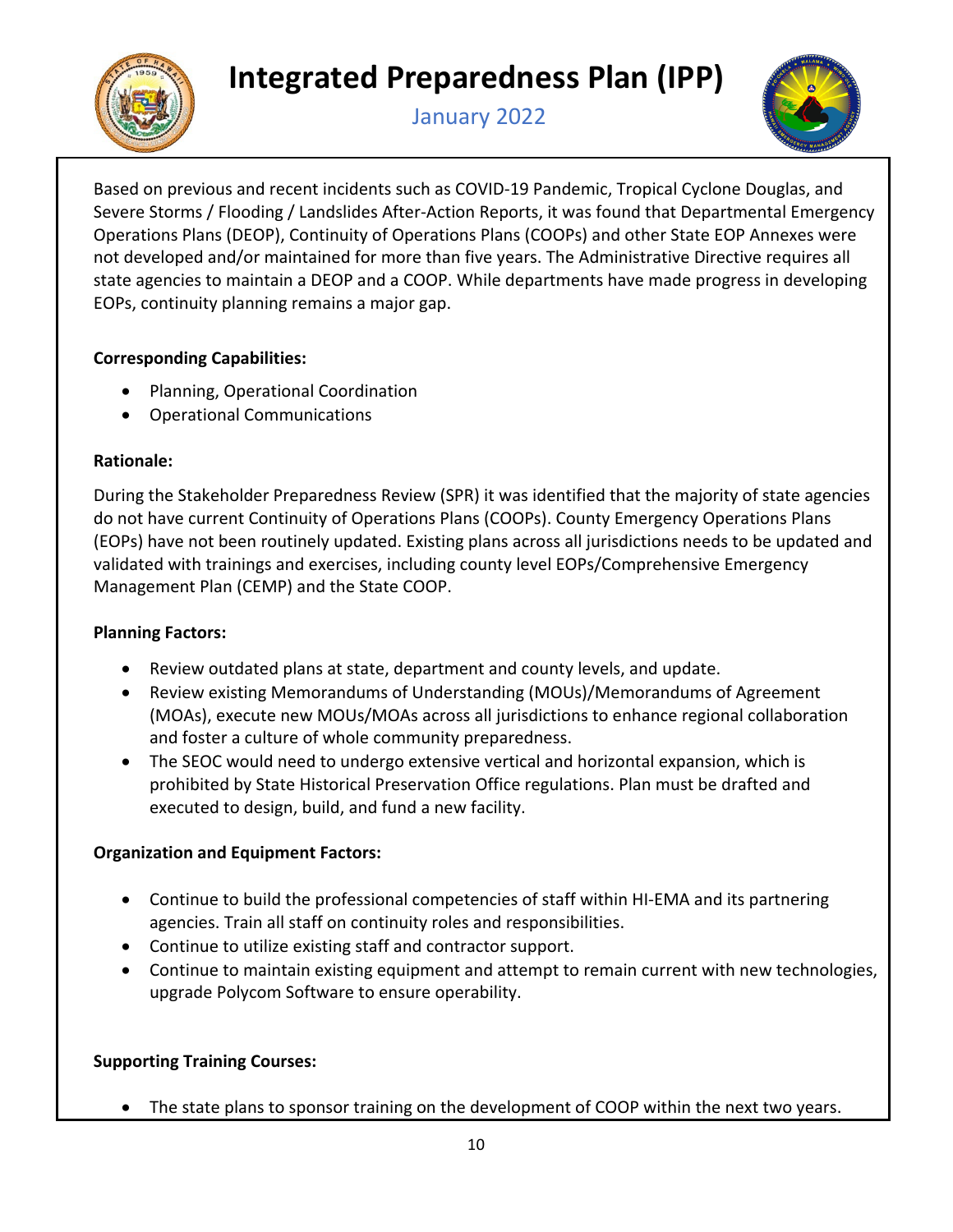





• Facilitate the FEMA Basic Academy training and Advanced Professional Series (APS) certification training efforts state-wide.

#### **Supporting Exercises:**

- Conduct annual drills to allow state agencies to test their DEOP.
- Conduct State Agency COOP Tabletop Exercise (TTX) to test and validate COOP plans.

#### **d. Priority: Cybersecurity - Increase the State of Hawaii's ability to prevent, protect, respond to, and mitigate the effects of a significant cyber incident impacting critical infrastructure.**

To meet this growing threat, the State of Hawaii is committed to developing a state-wide Cybersecurity Program, to include cyber response capabilities in coordination with local and state partners, sharing information during an incident, raising awareness of cybersecurity, increasing capacity and capabilities in our cybersecurity workforce, and developing public/private partnerships to better protect critical infrastructure from cyber threats.

#### **Corresponding Capabilities:**

- Situational Assessment
- Cybersecurity
- Forensics and Attribution
- Intelligence and Information Sharing
- Infrastructure Systems
- Community Resilience
- Risk Management for Protection Programs and Activities

#### **Rationale:**

There is no process in place to meet the capability established currently in the THIRA/SPR for the state and there are jurisdictional/authority-related concerns that indicate we need to thoroughly review the efficacy of the target. The soon-to-be-published 2022-25 Hawaii State Homeland Security Strategy and its Implementation Plan commits the Hawaii Office of Homeland Security to developing in 2022 statewide critical infrastructure and cyber security programs, a process that will include identification of appropriate capability assessment targets. Additionally, during the development of both the Hawaii State Cyber Incident and Disruption Response Plans gaps in all five capability elements were identified for cybersecurity. Further, newly published grant requirements include specific requirements for establishing a "state "Cybersecurity Plan."

#### **Planning Factors:**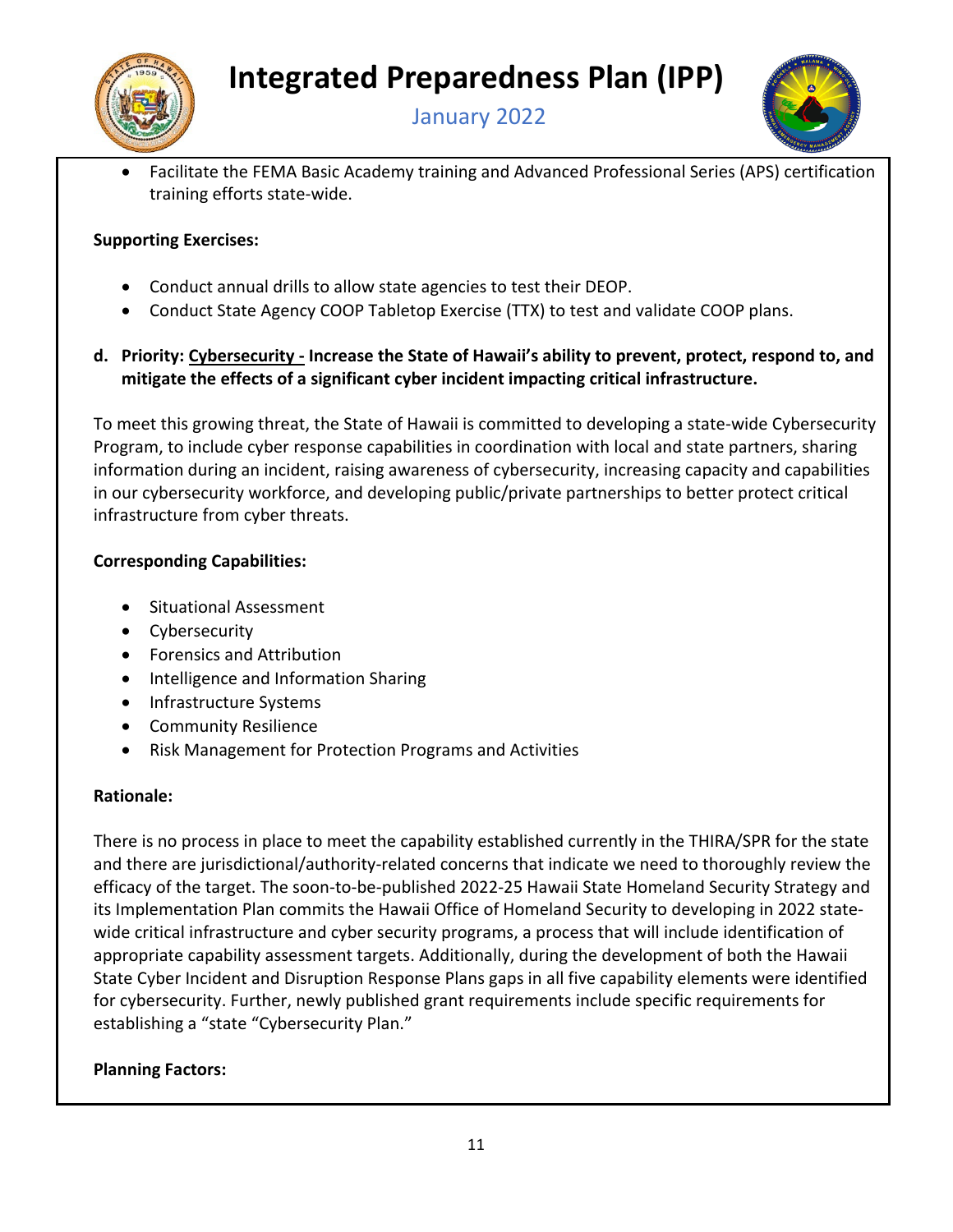

# **Integrated Preparedness Plan (IPP)**

January 2022



- Develop entity-level incident response planning for must be completed by each agency/critical infrastructure entity.
- Initiate state-led analysis to establish understanding of cascading impacts of a cyber incident.
- Consider legislation for mandating reporting of cyber incidents.

#### **Organization and Equipment Factors:**

- Establish Hawaii Homeland Security Executive Advisory Council.
- Establish robust and appropriate public/private collaboration framework.
- Identify, as necessary, state legislated authorities to delineate cyber incident response requirements that parallel consequence management activities under Stafford Act authorities.
- Institute statewide 'common operating picture' on critical functions/infrastructure.
- Launch NIST-like state standardization of configurations, security, and other basic cyber hygiene considerations and/or those that reflect the burgeoning Federal mandates and regulatory requirements.

#### **Supporting Training Courses:**

• Adopt National Initiative for Cybersecurity Education (NICE) Workforce Framework for Cybersecurity developed by NIST to identify and mitigate any gaps in the cybersecurity workforces (specific courses to be determined).

#### **Supporting Exercises:**

- Create ongoing (dedicated) cyclical cyber-focused exercise series.
- **e. Priority: Physical Protective Measures Increase the State of Hawaii's ability to prevent and protect critical infrastructure from significant threats and hazards and mitigate vulnerabilities impacting critical infrastructure.**

To meet the growing and diversifying threats, the State of Hawaii is committed to developing a statewide Critical Infrastructure Security and Resilience Program in coordination with local and state partners, sharing information on a routine basis, and developing public/private partnerships to better protect and increase resilience of state-based critical infrastructure.

#### **Corresponding Capabilities:**

- Situational Assessment
- Cybersecurity
- Forensics and Attribution
- Intelligence and Information Sharing
- Infrastructure Systems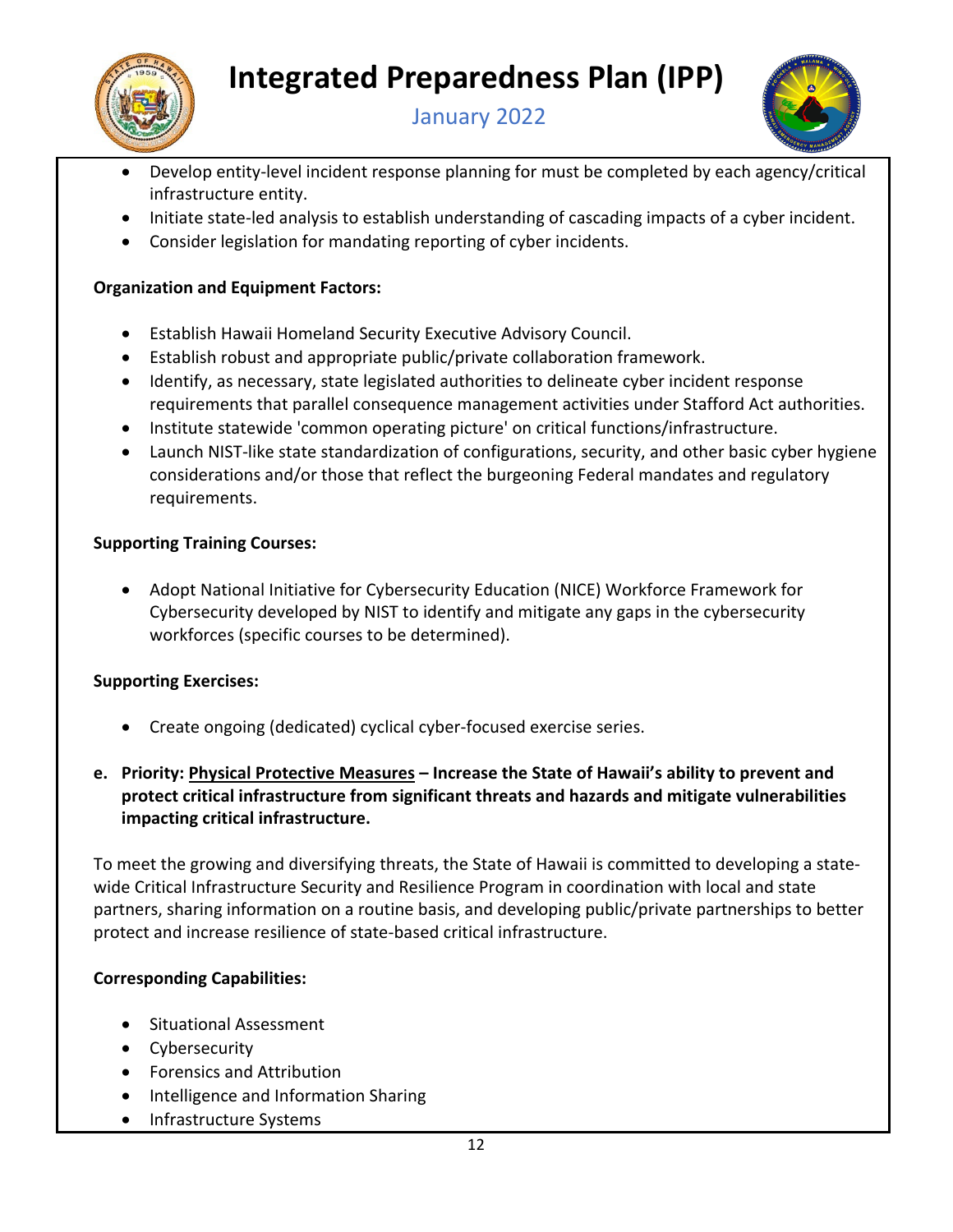



- Community Resilience
- Risk Management for Protection Programs and Activities

#### **Rationale:**

There is no process in place to meet the capability established currently in the THIRA/SPR for the state and there are jurisdictional/authority-related concerns that indicate we need to thoroughly review the efficacy of the target. The soon-to-be-published 2022-25 Hawaii State Homeland Security Strategy and its Implementation Plan commits the Hawaii Office of Homeland Security to developing in 2022 statewide critical infrastructure and cyber security programs, a process that will include identification of appropriate capability assessment targets.

#### **Planning Factors:**

• Develop statewide Critical Infrastructure Security and Resilience Program.

#### **Organization and Equipment Factors:**

- Establish Hawaii Homeland Security Executive Advisory Council.
- Institute statewide 'common operating picture' on critical functions/infrastructure.

#### **Supporting Training Courses:**

- AWR-340 Protective Measures Awareness
- MGT-335-W Event Security Planning for Public Safety Professionals
- MGT-452 Physical and Cybersecurity for Critical Infrastructure
- PER-320 Personal Protective Measures for Biological Events
- PER-336 Protective Measures Course

#### **Supporting Exercises:**

- Create ongoing cyclical critical infrastructure elements, including cascading impact considerations, in focused exercise incidents.
- **f. Priority: Risk Management for Protection Programs and Activities Increase the State of Hawaii's ability to prevent and protect critical infrastructure from significant physical or cyber threats and hazards and mitigate vulnerabilities impacting critical infrastructure.**

To meet the growing and diversifying threats, the State of Hawaii is committed to developing a statewide Critical Infrastructure Security and Resilience Program in coordination with local and state partners, sharing information on a routine basis, and developing public/private partnerships to better protect and increase resilience of state-based critical infrastructure.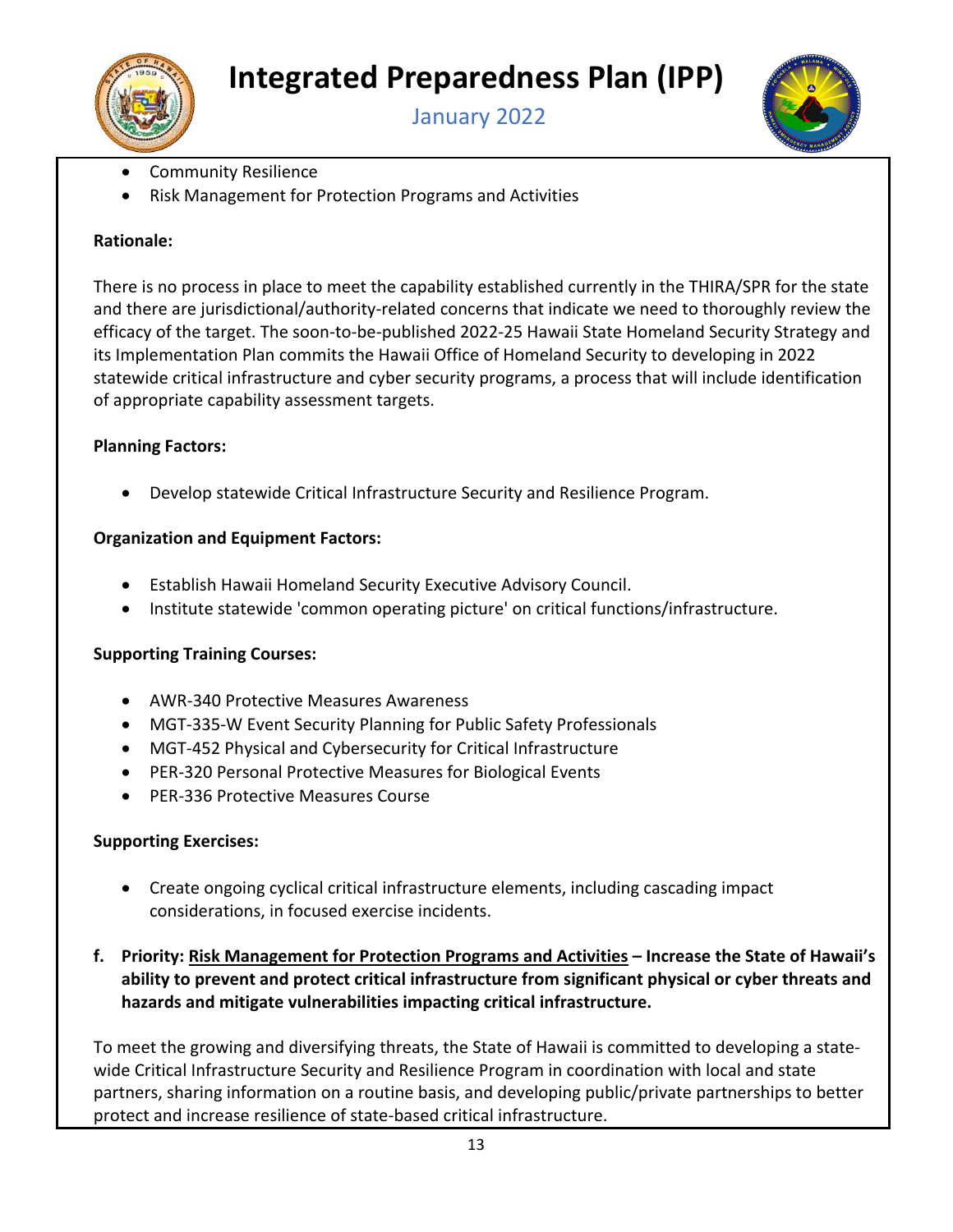



#### **Corresponding Capabilities:**

- Situational Assessment
- Cybersecurity
- Forensics and Attribution
- Intelligence and Information Sharing
- Infrastructure Systems
- Community Resilience
- Risk Management for Protection Programs and Activities

#### **Rationale:**

There is no process in place to meet the capability established currently in the THIRA/SPR for the state and there are jurisdictional/authority-related concerns that indicate we need to thoroughly review the efficacy of the target. The soon-to-be-published 2022-25 Hawaii State Homeland Security Strategy and its Implementation Plan commits the Hawaii Office of Homeland Security to developing in 2022 statewide critical infrastructure and cyber security programs, a process that will include identification of appropriate capability assessment targets.

#### **Planning Factors:**

- Develop statewide Critical Infrastructure Security and Resilience Program.
- Expand HI-EMA all-hazard functional response and coordination capabilities.

#### **Organization and Equipment Factors:**

- Establish Hawaii Homeland Security Executive Advisory Council.
- Institute statewide 'common operating picture' on critical functions/infrastructure.
- Leverage monthly Emergency Management Officer meetings, facilitated by HI-EMA.
- Increase and leverage the ArcGIS capabilities and resource in HI-EMA for all-hazard response and coordination.

#### **Supporting Training Courses:**

- IS0915 Protecting Critical Infrastructure Against Insider Threats.
- IS0921.a Implementing Critical Infrastructure Security and Resilience and Critical Infrastructure Security and Resilience Toolkit.
- MGT-414 Advanced Critical Infrastructure Protection.
- MGT-418 Readiness: Training Identification and Preparedness Planning.



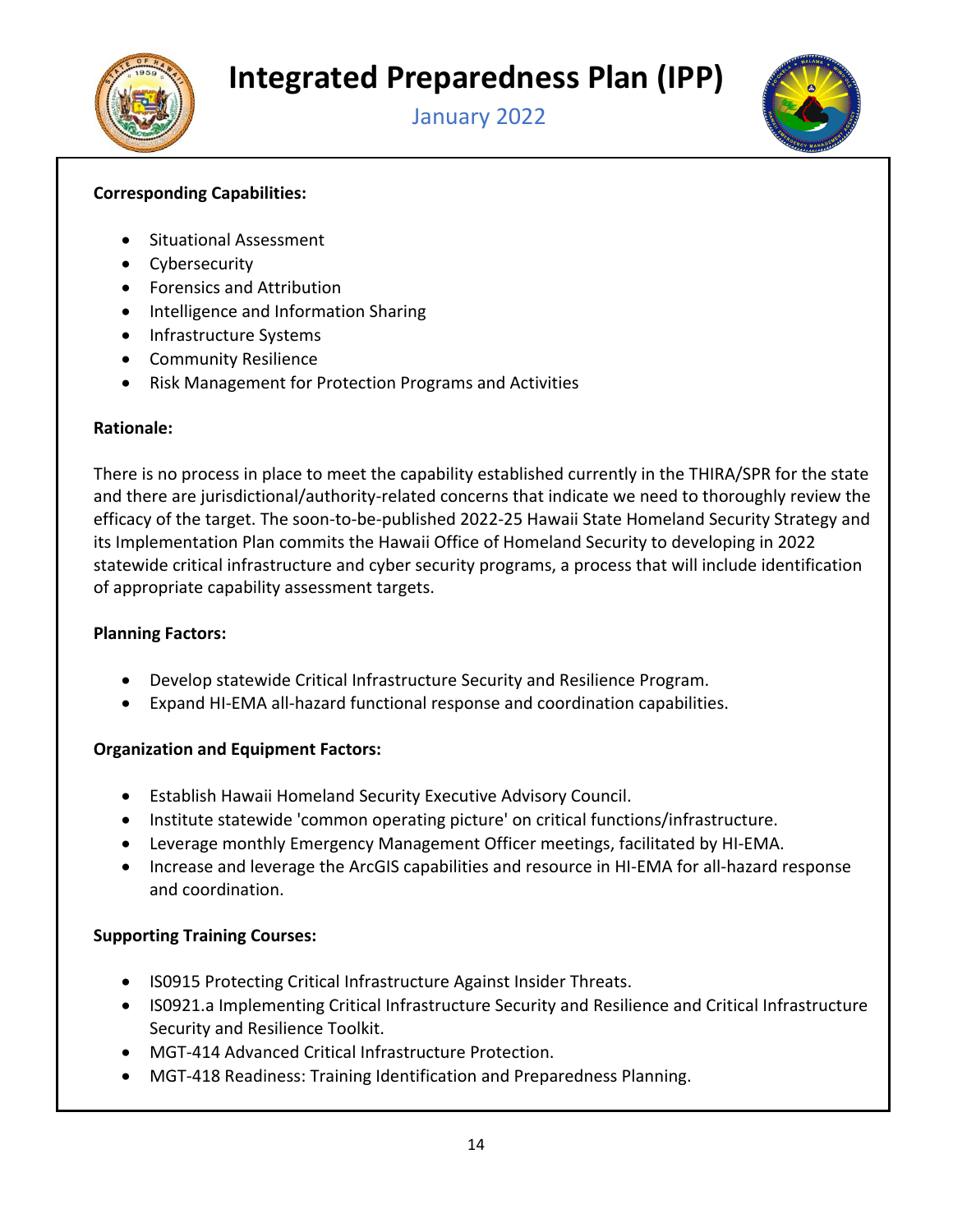<span id="page-15-2"></span>



#### **Supporting Exercises:**

- Create ongoing cyclical critical infrastructure elements, including cascading impact considerations, in focused exercise incidents.
- Twice a year HEPEC meeting/exercises facilitated by HI-EMA.

#### <span id="page-15-0"></span>**Program Reporting**

By continuity monitoring improvement actions, the State of Hawaii, jurisdiction's/agencies utilize a semiannual reporting cycle to periodically examine capabilities for accuracy and effectiveness to plan and exercise against the threats, hazards, and risks facing the jurisdiction/agency and can inform future Integrated Preparedness Cycle activities:

<span id="page-15-1"></span>**State of Hawaii jurisdictions and State Departments will use the following actions as a part of program reporting procedures:** 

- The HI-EMA Corrective Action Program (CAP), managed by the agency's Exercise Officer and overseen by the HI-EMA Administrator, will compile and record areas for improvement, lessonslearned, and potential best practices identified form exercises and incidents:
- Identify which actions are needed to address areas for improvement using the following questions:
	- o What changes need to be made to plans and procedures?
	- o What changes need to be made to organizational structures?
	- o What changes need to be made to equipment or resources that are needed?
	- o What training can be leveraged to increase knowledge?
	- o What exercises can be conducted to test those capabilities?
- Align actions to capabilities to allow for the measurement of the effect on corresponding capabilities.
- Prioritize and assign specific, measurable, achievable, relevant, and time-bond (SMART) corrective actions to one primary stakeholder to the greatest extent possible: and
- All corrective actions will be tracked and reported on in a summary report provided to State of Hawaii senior leaders and applicable stakeholders on a semi-annual basis.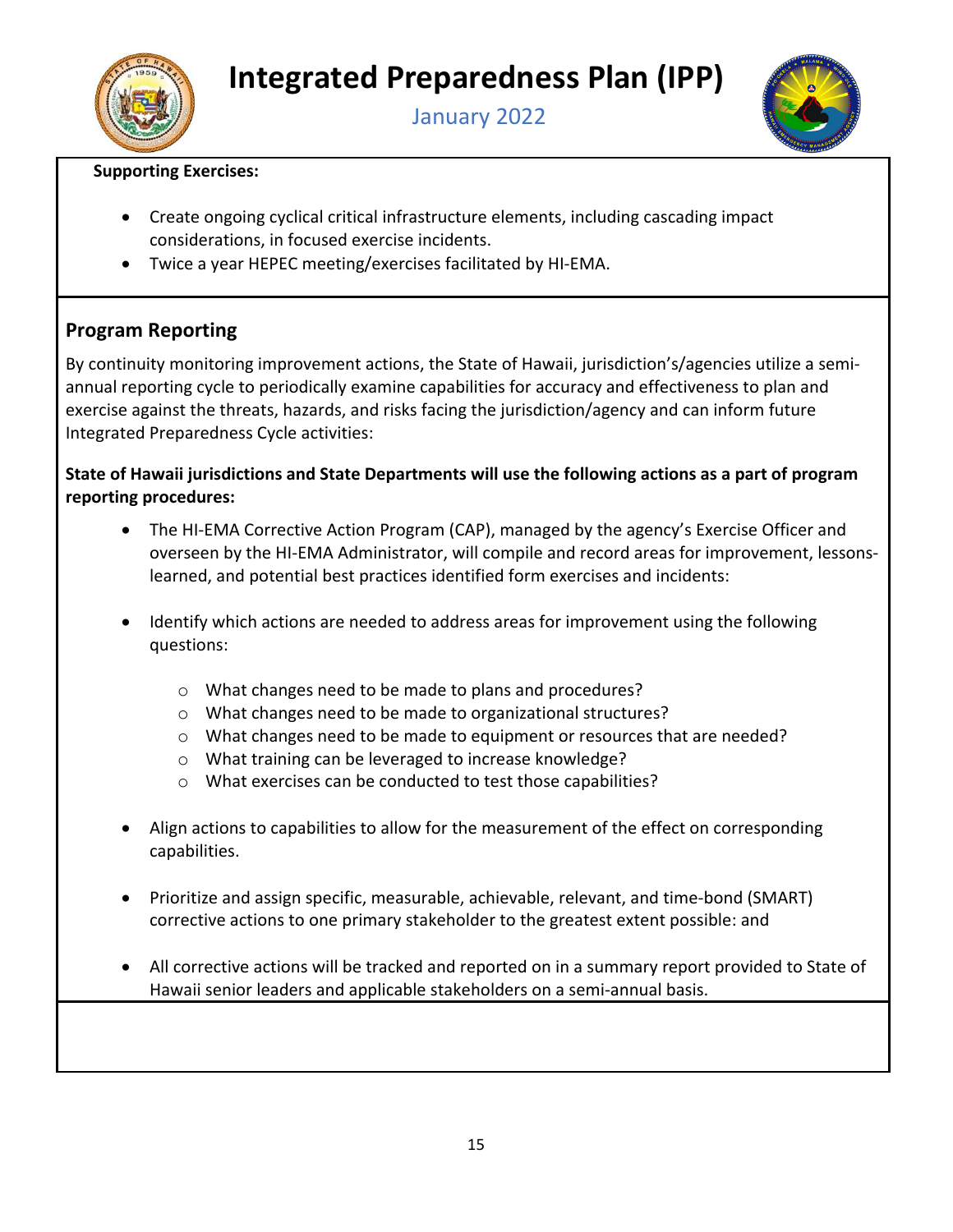#### <span id="page-16-1"></span>**Multi-Year Integrated Preparedness Schedule**

#### **Integrated Preparedness Schedule 1st Quarter 2022**

**January 2022**

| <b>Activity</b> | <b>Logistics-Supply</b> | <b>Mass Care-Housing</b>                               | <b>Planning-Ops Coord</b> | Cybersecurity | <b>Physical Protect. M.</b> | <b>Risk Mngt. Protect.</b> |
|-----------------|-------------------------|--------------------------------------------------------|---------------------------|---------------|-----------------------------|----------------------------|
| Plan            | Draft EOP SEF7 Annex    | Draft EOP SESF-6 Annex /<br>Post-Disaster Housing Plan | IPP Plan; State EOP       |               |                             |                            |
| Organize        |                         |                                                        |                           |               |                             |                            |
| <b>Equip</b>    |                         |                                                        |                           |               |                             |                            |
| <b>Train</b>    |                         |                                                        |                           |               |                             |                            |
| <b>Exercise</b> |                         |                                                        | <b>IPP Workshop</b>       |               |                             |                            |

<span id="page-16-0"></span>**February 2022**

| <b>Activity</b> | <b>Logistics-Supply</b> | <b>Mass Care-Housing</b>                               | <b>Planning-Ops Coord</b>                          | Cybersecurity | <b>Physical Protect. M.</b> | <b>Risk Mngt. Protect.</b> |
|-----------------|-------------------------|--------------------------------------------------------|----------------------------------------------------|---------------|-----------------------------|----------------------------|
| Plan            | Draft EOP SEF7 Annex    | Draft EOP SESF-6 Annex /<br>Post-Disaster Housing Plan | State EOP; SEOC Procedural<br>Guide; CEM Base Plan |               |                             |                            |
| Organize        |                         |                                                        |                                                    |               |                             |                            |
| <b>Equip</b>    |                         |                                                        |                                                    |               |                             |                            |
| <b>Train</b>    |                         |                                                        |                                                    |               |                             |                            |
| <b>Exercise</b> |                         |                                                        |                                                    |               |                             |                            |

**March 2022**

| <b>Activity</b> | <b>Logistics-Supply</b> | <b>Mass Care-Housing</b>                               | <b>Planning-Ops Coord</b>                                | Cybersecurity | <b>Physical Protect. M.</b> | <b>Risk Mngt. Protect.</b> |
|-----------------|-------------------------|--------------------------------------------------------|----------------------------------------------------------|---------------|-----------------------------|----------------------------|
| Plan            | Draft EOP SEF7 Annex    | Draft EOP SESF-6 Annex /<br>Post-Disaster Housing Plan | State EOP Tsunami Annex -<br>Checklists; SEOC Pro. Guide |               |                             |                            |
| Organize        |                         |                                                        |                                                          |               |                             |                            |
| <b>Equip</b>    |                         |                                                        |                                                          |               |                             |                            |
| <b>Train</b>    | Debris Management Tng.  |                                                        | Distant Tsunami Training                                 |               |                             |                            |
| <b>Exercise</b> |                         |                                                        | Crisis Leadership                                        |               |                             |                            |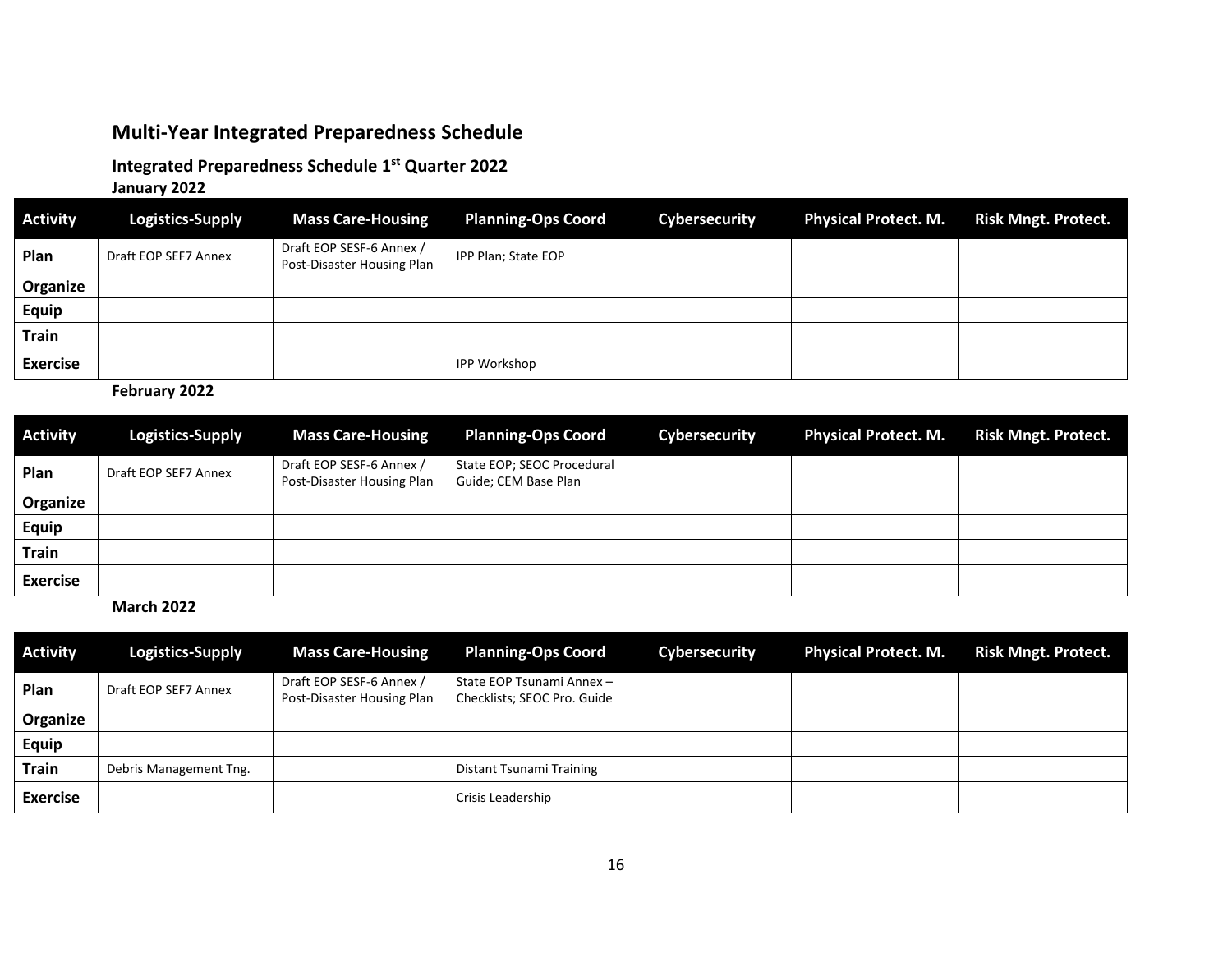#### **Integrated Preparedness Schedule 2nd Quarter 2022**

#### **April 2022**

| <b>Activity</b> | Logistics-Supply         | <b>Mass Care-Housing</b>                               | <b>Planning-Ops Coord</b>                                | Cybersecurity | <b>Physical Protect. M.</b> | <b>Risk Mngt. Protect.</b> |
|-----------------|--------------------------|--------------------------------------------------------|----------------------------------------------------------|---------------|-----------------------------|----------------------------|
| Plan            | Debris Management Plan   | Draft EOP SESF-6 Annex -<br>Post-Disaster Housing Plan | State EOP Tsunami Annex -<br>Checklists; SEOC Pro. Guide |               |                             |                            |
| Organize        |                          |                                                        |                                                          |               |                             |                            |
| <b>Equip</b>    |                          |                                                        |                                                          |               |                             |                            |
| <b>Train</b>    |                          |                                                        |                                                          |               |                             |                            |
| <b>Exercise</b> | Debris Mngt. Works - TTX | Post-Dist. Housing Works.<br><b>TTX</b>                | Distant Tsunami TTX                                      |               |                             |                            |

**May 2022**

| <b>Activity</b> | <b>Logistics-Supply</b>                                  | <b>Mass Care-Housing</b> | <b>Planning-Ops Coord</b>                     | Cybersecurity | <b>Physical Protect. M.</b> | <b>Risk Mngt. Protect.</b> |
|-----------------|----------------------------------------------------------|--------------------------|-----------------------------------------------|---------------|-----------------------------|----------------------------|
| Plan            | DMP – Port Rest. Plan                                    | Draft EOP SESF-6 Annex   | State EOP; SEOC Pro. Guide                    |               |                             |                            |
| Organize        |                                                          |                          |                                               |               |                             |                            |
| <b>Equip</b>    |                                                          |                          |                                               |               |                             |                            |
| <b>Train</b>    |                                                          |                          | EOC Ops & Plan All Hazards                    |               |                             |                            |
| <b>Exercise</b> | Dist. Management. & Port<br><b>Restoration AARs-TTXs</b> |                          | SEOC Activation FE / Senior<br>Leader Seminar |               |                             |                            |

**June 2022**

| <b>Activity</b> | <b>Logistics-Supply</b> | <b>Mass Care-Housing</b> | <b>Planning-Ops Coord</b>  | <b>Cybersecurity</b> | <b>Physical Protect. M.</b> | <b>Risk Mngt. Protect.</b> |
|-----------------|-------------------------|--------------------------|----------------------------|----------------------|-----------------------------|----------------------------|
| Plan            | Draft EOP SESF7 Annex   | Draft EOP SESF-6 Annex   | State EOP; SEOC Pro. Guide |                      |                             |                            |
| Organize        |                         |                          |                            |                      |                             |                            |
| <b>Equip</b>    |                         |                          |                            |                      |                             |                            |
| Train           |                         |                          |                            |                      |                             |                            |
| <b>Exercise</b> |                         |                          |                            |                      |                             |                            |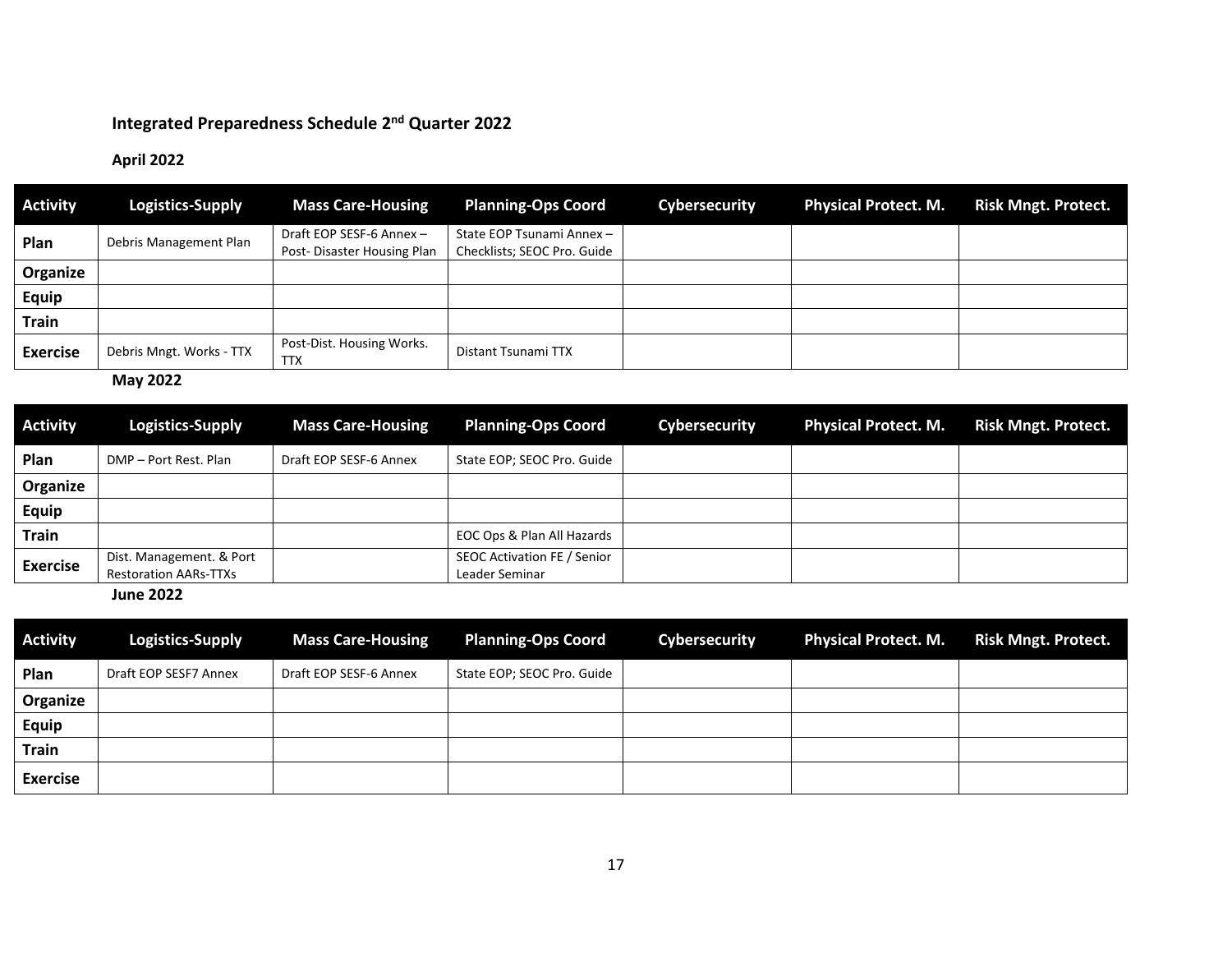### **Integrated Preparedness Schedule 3rd Quarter 2022**

#### **July 2022**

| <b>Activity</b> | <b>Logistics-Supply</b> | <b>Mass Care-Housing</b> | <b>Planning-Ops Coord</b> | <b>Cybersecurity</b> | <b>Physical Protect. M.</b> | <b>Risk Mngt. Protect.</b> |
|-----------------|-------------------------|--------------------------|---------------------------|----------------------|-----------------------------|----------------------------|
| Plan            | Draft EOP SESF7 Annex   | Draft EOP SESF-6 Annex   | COOP/DOEP Development     |                      |                             |                            |
| Organize        |                         |                          |                           |                      |                             |                            |
| Equip           |                         |                          |                           |                      |                             |                            |
| <b>Train</b>    |                         |                          | COOP/DOEP Training        |                      |                             |                            |
| <b>Exercise</b> |                         |                          |                           |                      |                             |                            |

**August 2022**

| <b>Activity</b> | <b>Logistics-Supply</b> | <b>Mass Care-Housing</b> | <b>Planning-Ops Coord</b>  | <b>Cybersecurity</b> | <b>Physical Protect. M.</b> | <b>Risk Mngt. Protect.</b> |
|-----------------|-------------------------|--------------------------|----------------------------|----------------------|-----------------------------|----------------------------|
| Plan            | Draft EOP SESF7 Annex   | Draft EOP SESF-6 Annex   | State EOP; SEOC Pro. Guide |                      |                             |                            |
| Organize        |                         |                          |                            |                      |                             |                            |
| <b>Equip</b>    |                         |                          |                            |                      |                             |                            |
| <b>Train</b>    |                         |                          |                            |                      |                             |                            |
| <b>Exercise</b> |                         |                          |                            |                      |                             |                            |

**September 2022**

| <b>Activity</b> | <b>Logistics-Supply</b> | <b>Mass Care-Housing</b>         | <b>Planning-Ops Coord</b>               | Cybersecurity | <b>Physical Protect. M.</b> | <b>Risk Mngt. Protect.</b> |
|-----------------|-------------------------|----------------------------------|-----------------------------------------|---------------|-----------------------------|----------------------------|
| Plan            | Draft EOP SESF7 Annex   | <b>Finalize EOP SESF-6 Annex</b> | Annual Revision SEOP Spt.<br>Annexes    |               |                             |                            |
| Organize        |                         |                                  |                                         |               |                             |                            |
| Equip           |                         |                                  | Complete Acquisition<br>ARCGIS - Server |               |                             |                            |
| <b>Train</b>    |                         | <b>Mass Care Training</b>        |                                         |               |                             |                            |
| <b>Exercise</b> |                         | Mass Care Workshop               |                                         |               |                             |                            |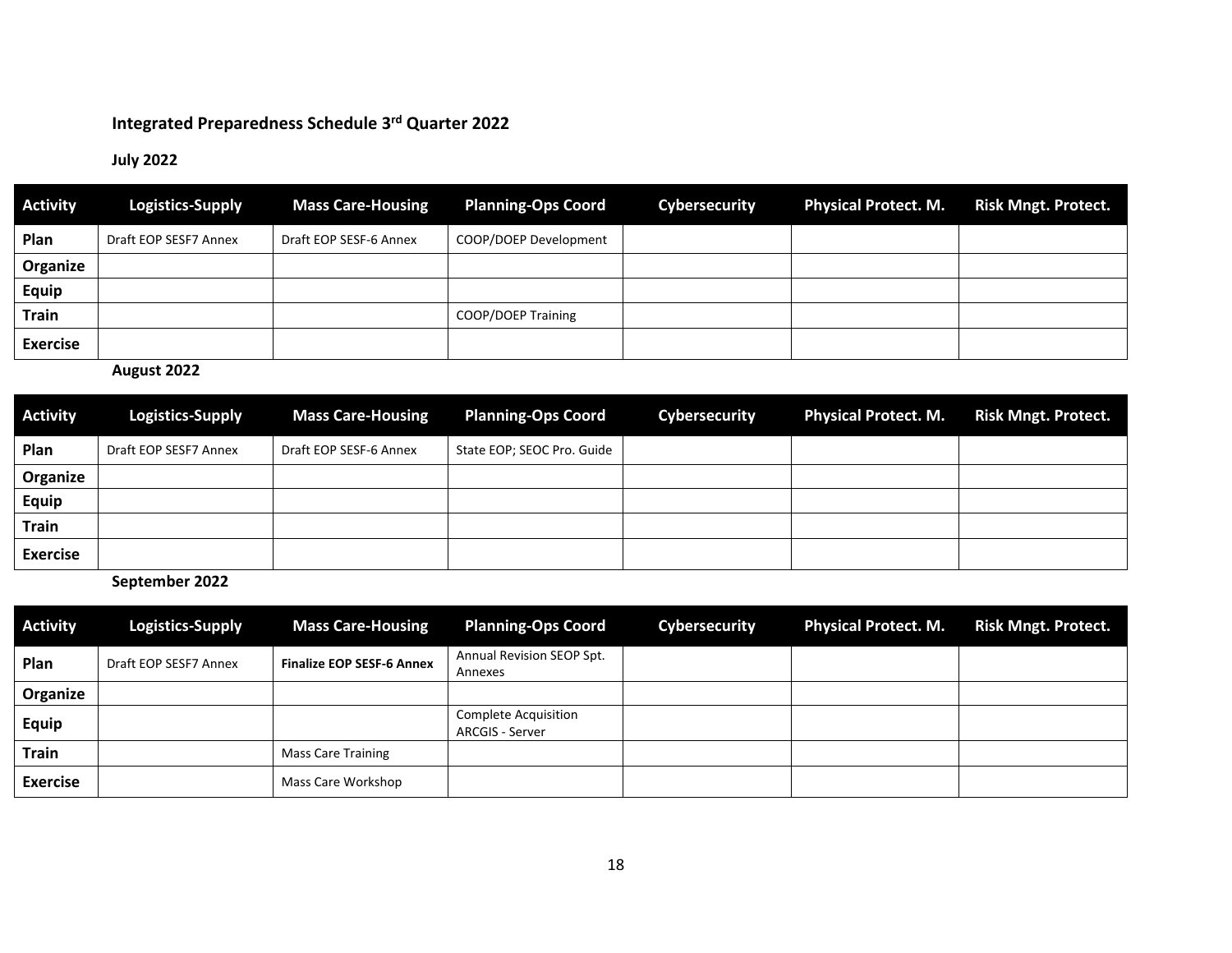#### **Integrated Preparedness Schedule 4th Quarter 2022**

#### **October 2022**

| <b>Activity</b> | Logistics-Supply      | <b>Mass Care-Housing</b>     | <b>Planning-Ops Coord</b>               | Cybersecurity | <b>Physical Protect. M.</b> | <b>Risk Mngt. Protect.</b> |
|-----------------|-----------------------|------------------------------|-----------------------------------------|---------------|-----------------------------|----------------------------|
| Plan            | Draft EOP SESF7 Annex | Approved EOP SESF-6<br>Annex | State EOP Tsunami Annex -<br>Checklists |               |                             |                            |
| Organize        |                       |                              |                                         |               |                             |                            |
| <b>Equip</b>    |                       |                              |                                         |               |                             |                            |
| <b>Train</b>    |                       | <b>Mass Care Training</b>    |                                         |               |                             |                            |
| <b>Exercise</b> |                       | Mas Care Workshop            | Local Tsunami Drill                     |               |                             |                            |

**November 2022**

| <b>Activity</b> | <b>Logistics-Supply</b> | <b>Mass Care-Housing</b>     | <b>Planning-Ops Coord</b> | Cybersecurity | <b>Physical Protect. M.</b> | <b>Risk Mngt. Protect.</b> |
|-----------------|-------------------------|------------------------------|---------------------------|---------------|-----------------------------|----------------------------|
| Plan            | Draft EOP SESF7 Annex   | Approved EOP SESF-6<br>Annex | COOP/DOEP Development     |               |                             |                            |
| Organize        |                         |                              |                           |               |                             |                            |
| <b>Equip</b>    |                         |                              |                           |               |                             |                            |
| <b>Train</b>    |                         | <b>Mass Care Training</b>    |                           |               |                             |                            |
| <b>Exercise</b> |                         | Mass Care Workshop           | COOP TTX                  |               |                             |                            |

**December 2022**

| <b>Activity</b> | Logistics-Supply      | <b>Mass Care-Housing</b>     | <b>Planning-Ops Coord</b>                       | <b>Cybersecurity</b> | <b>Physical Protect. M.</b> | <b>Risk Mngt. Protect.</b> |
|-----------------|-----------------------|------------------------------|-------------------------------------------------|----------------------|-----------------------------|----------------------------|
| Plan            | Draft EOP SESF7 Annex | Approved EOP SESF-6<br>Annex | Finalize IPP Plan / THIRA-<br><b>SPR Report</b> |                      |                             |                            |
| Organize        |                       |                              |                                                 |                      |                             |                            |
| <b>Equip</b>    |                       |                              | <b>Execute Contract Polycom</b>                 |                      |                             |                            |
| <b>Train</b>    |                       | Mass Care Training           |                                                 |                      |                             |                            |
| <b>Exercise</b> |                       | Mass Care Workshop / TTX     | IPP Workshop Prep.                              |                      |                             |                            |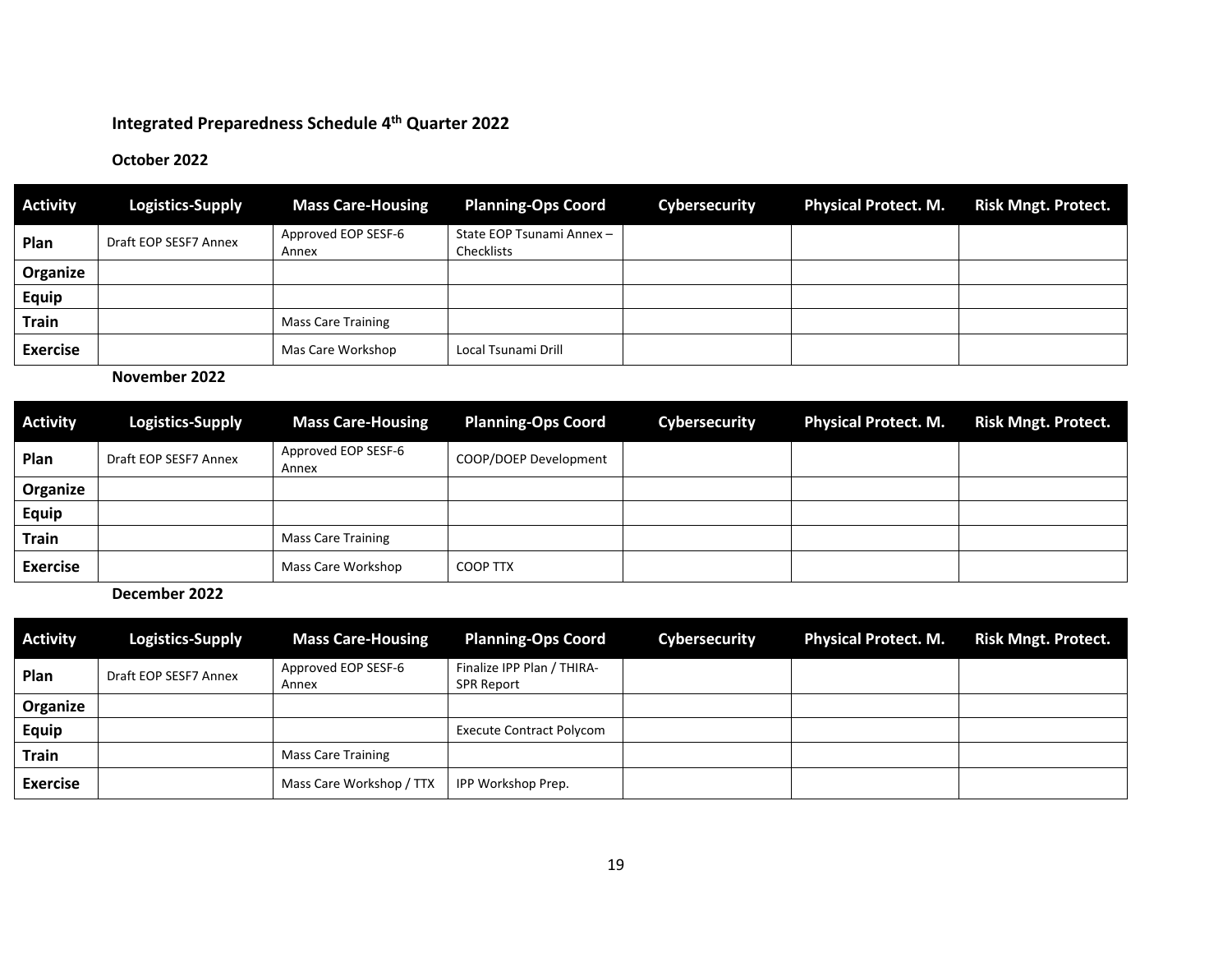#### **Integrated Preparedness Schedule 1st Quarter 2023**

#### **January 2023**

| <b>Activity</b> | Logistics-Supply                                     | <b>Mass Care-Housing</b> | <b>Planning-Ops Coord</b>               | Cybersecurity | <b>Physical Protect. M.</b> | <b>Risk Mngt. Protect.</b> |
|-----------------|------------------------------------------------------|--------------------------|-----------------------------------------|---------------|-----------------------------|----------------------------|
| Plan            | Distribution Mngt. Plan                              | State EOP SESF-6 Annex   | Approved Integrated Prep.<br>Plan (IPP) |               |                             |                            |
| Organize        |                                                      |                          |                                         |               |                             |                            |
| <b>Equip</b>    |                                                      |                          |                                         |               |                             |                            |
| <b>Train</b>    | Logistics & Dist./CPOD<br>Sheltering Training (Oahu) |                          |                                         |               |                             |                            |
| <b>Exercise</b> | Logistics & Dist./CPOD<br>Sheltering Works-TTX Oahu  |                          | <b>IPP Workshop</b>                     |               |                             |                            |

**February 2023**

| <b>Activity</b> | Logistics-Supply                                            | <b>Mass Care-Housing</b> | <b>Planning-Ops Coord</b> | <b>Cybersecurity</b> | <b>Physical Protect. M.</b> | <b>Risk Mngt. Protect.</b> |
|-----------------|-------------------------------------------------------------|--------------------------|---------------------------|----------------------|-----------------------------|----------------------------|
| Plan            | Distribution Mngt. Plan                                     | State EOP SESF-6 Annex   |                           |                      |                             |                            |
| Organize        |                                                             |                          |                           |                      |                             |                            |
| <b>Equip</b>    |                                                             |                          |                           |                      |                             |                            |
| <b>Train</b>    | Logistics & Dist./CPOD<br><b>Sheltering Training (Maui)</b> |                          |                           |                      |                             |                            |
| <b>Exercise</b> | Logistics & Dist./CPOD<br>Sheltering Works-TTX Maui         |                          |                           |                      |                             |                            |

**March 2023** 

| <b>Activity</b> | Logistics-Supply                                      | <b>Mass Care-Housing</b> | <b>Planning-Ops Coord</b>          | Cybersecurity | <b>Physical Protect. M.</b> | <b>Risk Mngt. Protect.</b> |
|-----------------|-------------------------------------------------------|--------------------------|------------------------------------|---------------|-----------------------------|----------------------------|
| Plan            | Distribution Mngt. Plan                               | Refine SESF-6 Annex      | Annual Review SEOP Spt.<br>Annexes |               |                             |                            |
| Organize        |                                                       |                          |                                    |               |                             |                            |
| Equip           |                                                       |                          | <b>Execute Contract Network</b>    |               |                             |                            |
| <b>Train</b>    | Logistics & Dist./CPOD<br>Sheltering Training (Kauai) |                          |                                    |               |                             |                            |
| <b>Exercise</b> | Logistics & Dist./CPOD<br>Sheltering Works-TTX Kauai  |                          |                                    |               |                             |                            |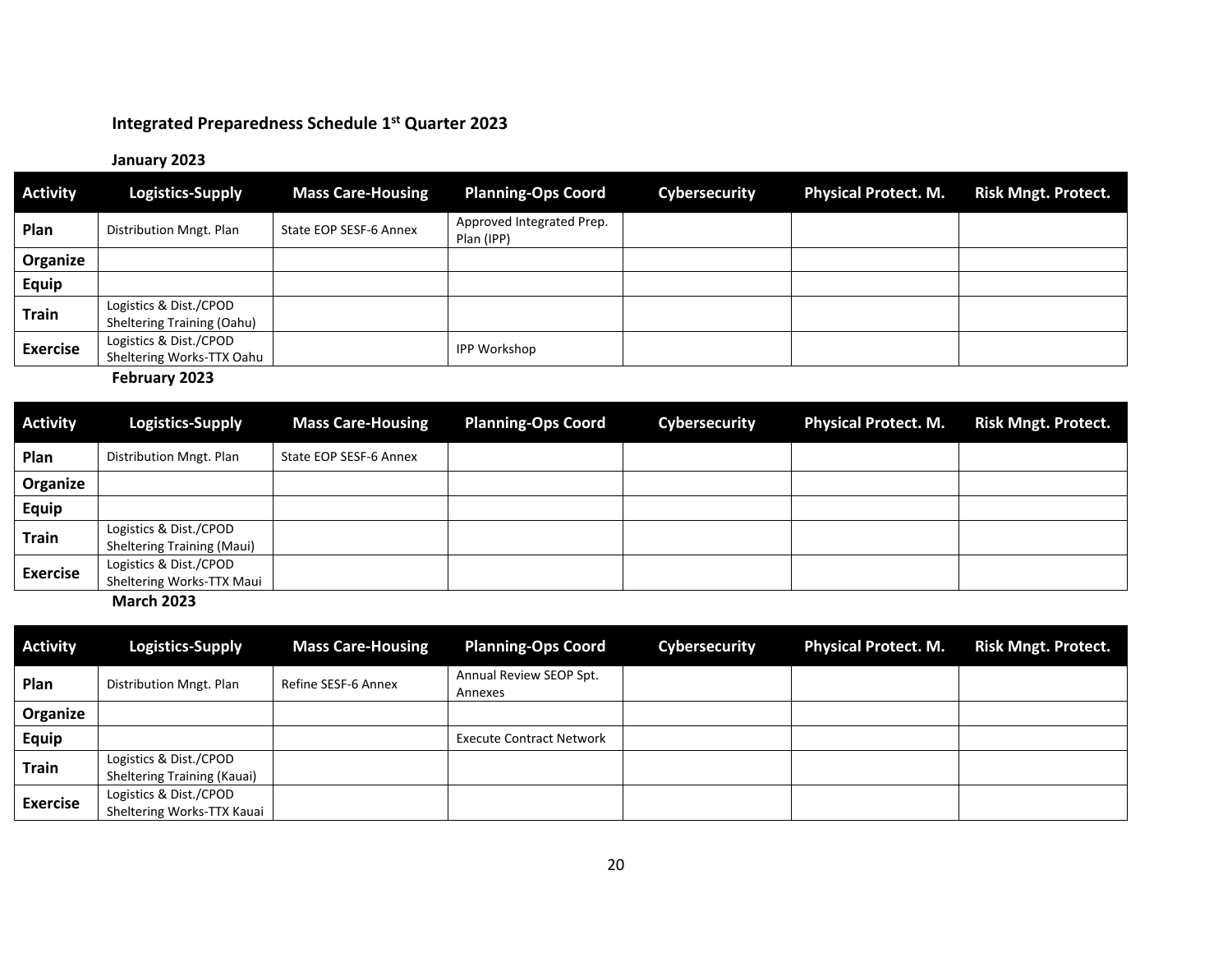#### **Integrated Preparedness Schedule 2nd Quarter 2023**

#### **April 2023**

| <b>Activity</b> | Logistics-Supply                                       | <b>Mass Care-Housing</b> | <b>Planning-Ops Coord</b>               | Cybersecurity | <b>Physical Protect. M.</b> | <b>Risk Mngt. Protect.</b> |
|-----------------|--------------------------------------------------------|--------------------------|-----------------------------------------|---------------|-----------------------------|----------------------------|
| Plan            | Distribution Mngt. Plan                                | State EOP SESF-6 Annex   | State EOP Tsunami Annex -<br>Checklists |               |                             |                            |
| Organize        |                                                        |                          |                                         |               |                             |                            |
| Equip           |                                                        |                          |                                         |               |                             |                            |
| <b>Train</b>    | Logistics & Dist./CPOD<br>Sheltering Training (Hawaii) |                          | Distant Tsunami Training                |               |                             |                            |
| <b>Exercise</b> | Logistics & Dist./CPOD<br>Sheltering Works-TTX (HI)    |                          | Distant Tsunami Drill                   |               |                             |                            |

**May 2023** 

| <b>Activity</b> | <b>Logistics-Supply</b>                | <b>Mass Care-Housing</b> | <b>Planning-Ops Coord</b> | Cybersecurity | <b>Physical Protect. M.</b> | <b>Risk Mngt. Protect.</b> |
|-----------------|----------------------------------------|--------------------------|---------------------------|---------------|-----------------------------|----------------------------|
| Plan            | <b>Distribution Management</b><br>Plan | Draft EOP SESF-6 Annex   | Integrated Prep. Plan     |               |                             |                            |
| Organize        |                                        |                          |                           |               |                             |                            |
| <b>Equip</b>    |                                        |                          |                           |               |                             |                            |
| <b>Train</b>    |                                        |                          |                           |               |                             |                            |
| <b>Exercise</b> | MP23 Statewide Logistics &             |                          | MP23 SEOC Activation FE / |               |                             |                            |
|                 | Dist./CPOD Sheltering TTX              |                          | Senior Leader Seminar     |               |                             |                            |

**June 2023** 

| <b>Activity</b> | <b>Logistics-Supply</b> | <b>Mass Care-Housing</b> | <b>Planning-Ops Coord</b> | <b>Cybersecurity</b> | <b>Physical Protect. M.</b> | <b>Risk Mngt. Protect.</b> |
|-----------------|-------------------------|--------------------------|---------------------------|----------------------|-----------------------------|----------------------------|
| Plan            |                         |                          |                           |                      |                             |                            |
| Organize        |                         |                          |                           |                      |                             |                            |
| <b>Equip</b>    |                         |                          |                           |                      |                             |                            |
| <b>Train</b>    |                         |                          |                           |                      |                             |                            |
| <b>Exercise</b> |                         |                          |                           |                      |                             |                            |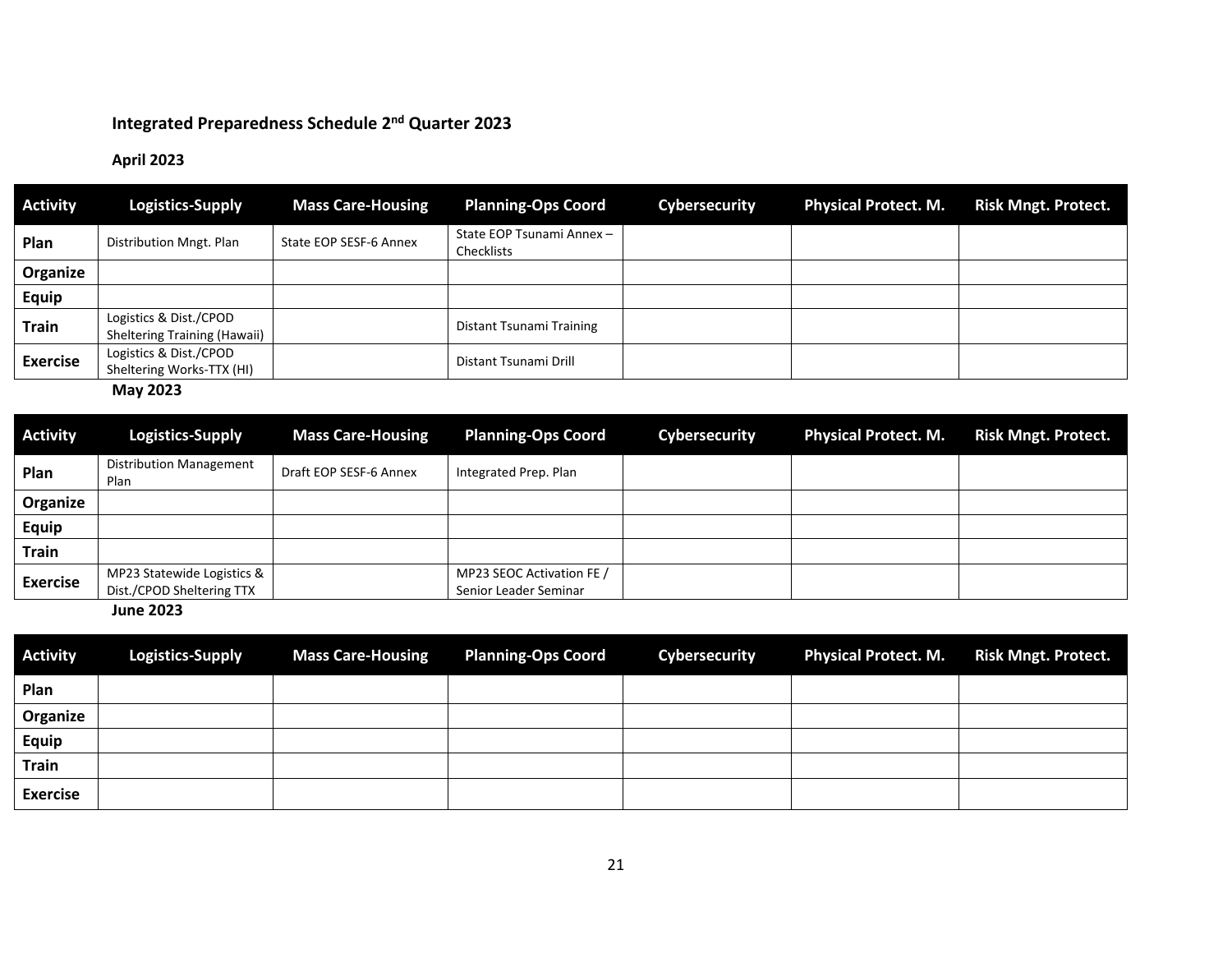#### **Integrated Preparedness Schedule 3rd Quarter 2023**

#### **July 2023**

| <b>Activity</b> | <b>Logistics-Supply</b> | <b>Mass Care-Housing</b> | <b>Planning-Ops Coord</b> | <b>Cybersecurity</b> | <b>Physical Protect. M.</b> | <b>Risk Mngt. Protect.</b> |
|-----------------|-------------------------|--------------------------|---------------------------|----------------------|-----------------------------|----------------------------|
| Plan            |                         |                          |                           |                      |                             |                            |
| Organize        |                         |                          |                           |                      |                             |                            |
| <b>Equip</b>    |                         |                          |                           |                      |                             |                            |
| <b>Train</b>    |                         |                          |                           |                      |                             |                            |
| <b>Exercise</b> |                         |                          |                           |                      |                             |                            |

**August 2023** 

| <b>Activity</b> | <b>Logistics-Supply</b> | <b>Mass Care-Housing</b> | <b>Planning-Ops Coord</b> | <b>Cybersecurity</b> | <b>Physical Protect. M.</b> | <b>Risk Mngt. Protect.</b> |
|-----------------|-------------------------|--------------------------|---------------------------|----------------------|-----------------------------|----------------------------|
| Plan            |                         |                          |                           |                      |                             |                            |
| Organize        |                         |                          |                           |                      |                             |                            |
| <b>Equip</b>    |                         |                          |                           |                      |                             |                            |
| <b>Train</b>    |                         |                          |                           |                      |                             |                            |
| <b>Exercise</b> |                         |                          |                           |                      |                             |                            |

**September 2023**

| <b>Activity</b> | <b>Logistics-Supply</b> | <b>Mass Care-Housing</b> | <b>Planning-Ops Coord</b> | Cybersecurity | <b>Physical Protect. M.</b> | <b>Risk Mngt. Protect.</b> |
|-----------------|-------------------------|--------------------------|---------------------------|---------------|-----------------------------|----------------------------|
| Plan            |                         |                          |                           |               |                             |                            |
| Organize        |                         |                          |                           |               |                             |                            |
| <b>Equip</b>    |                         |                          |                           |               |                             |                            |
| <b>Train</b>    |                         |                          |                           |               |                             |                            |
| <b>Exercise</b> |                         |                          |                           |               |                             |                            |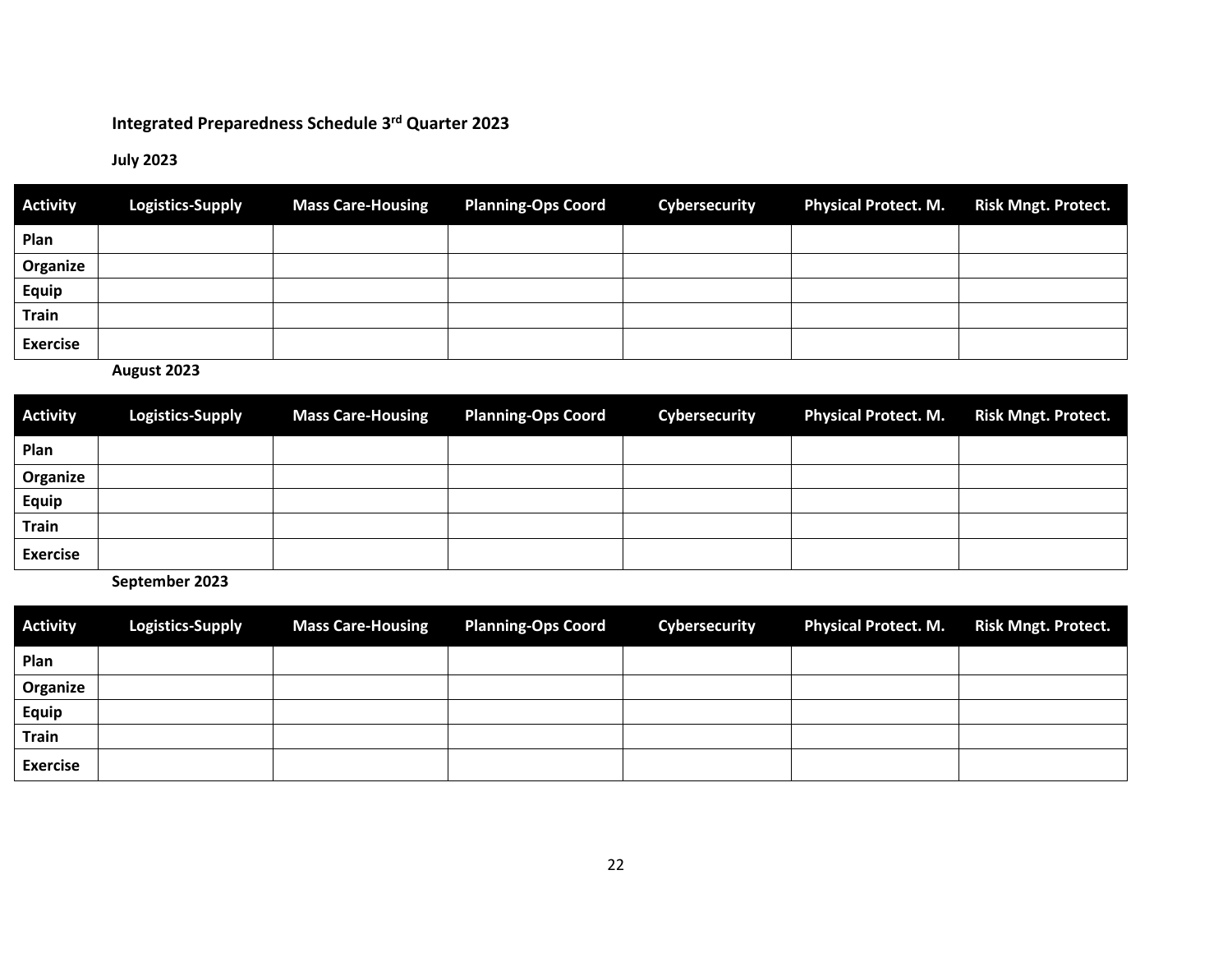#### **Integrated Preparedness Schedule 4th Quarter 2023**

#### **October 2023**

| <b>Activity</b> | <b>Logistics-Supply</b> | <b>Mass Care-Housing</b> | <b>Planning-Ops Coord</b>               | <b>Cybersecurity</b> | <b>Physical Protect. M.</b> | <b>Risk Mngt. Protect.</b> |
|-----------------|-------------------------|--------------------------|-----------------------------------------|----------------------|-----------------------------|----------------------------|
| Plan            |                         |                          | State EOP Tsunami Annex -<br>Checklists |                      |                             |                            |
| Organize        |                         |                          |                                         |                      |                             |                            |
| <b>Equip</b>    |                         |                          |                                         |                      |                             |                            |
| Train           |                         |                          | Local Tsunami Training                  |                      |                             |                            |
| <b>Exercise</b> |                         |                          | Local Tsunami Drill                     |                      |                             |                            |

#### **November 2023**

| <b>Activity</b> | <b>Logistics-Supply</b> | <b>Mass Care-Housing</b> | <b>Planning-Ops Coord</b>               | Cybersecurity | <b>Physical Protect. M.</b> | <b>Risk Mngt. Protect.</b> |
|-----------------|-------------------------|--------------------------|-----------------------------------------|---------------|-----------------------------|----------------------------|
| Plan            |                         |                          | Regional Catastrophic Plan              |               |                             |                            |
| Organize        |                         |                          |                                         |               |                             |                            |
| <b>Equip</b>    |                         |                          |                                         |               |                             |                            |
| <b>Train</b>    |                         |                          |                                         |               |                             |                            |
| <b>Exercise</b> |                         |                          | <b>Statewide Functional</b><br>Exercise |               |                             |                            |

**December 2023**

| <b>Activity</b> | <b>Logistics-Supply</b> | <b>Mass Care-Housing</b> | <b>Planning-Ops Coord</b>                                | <b>Cybersecurity</b> | <b>Physical Protect. M.</b> | <b>Risk Mngt. Protect.</b> |
|-----------------|-------------------------|--------------------------|----------------------------------------------------------|----------------------|-----------------------------|----------------------------|
| Plan            |                         |                          | Finalize Integrated Prep.<br>Plan (IPP) / THIRA/SPR Rep. |                      |                             |                            |
| Organize        |                         |                          |                                                          |                      |                             |                            |
| Equip           |                         |                          |                                                          |                      |                             |                            |
| Train           |                         |                          |                                                          |                      |                             |                            |
| <b>Exercise</b> |                         |                          | IPPW Workshop Prep.                                      |                      |                             |                            |